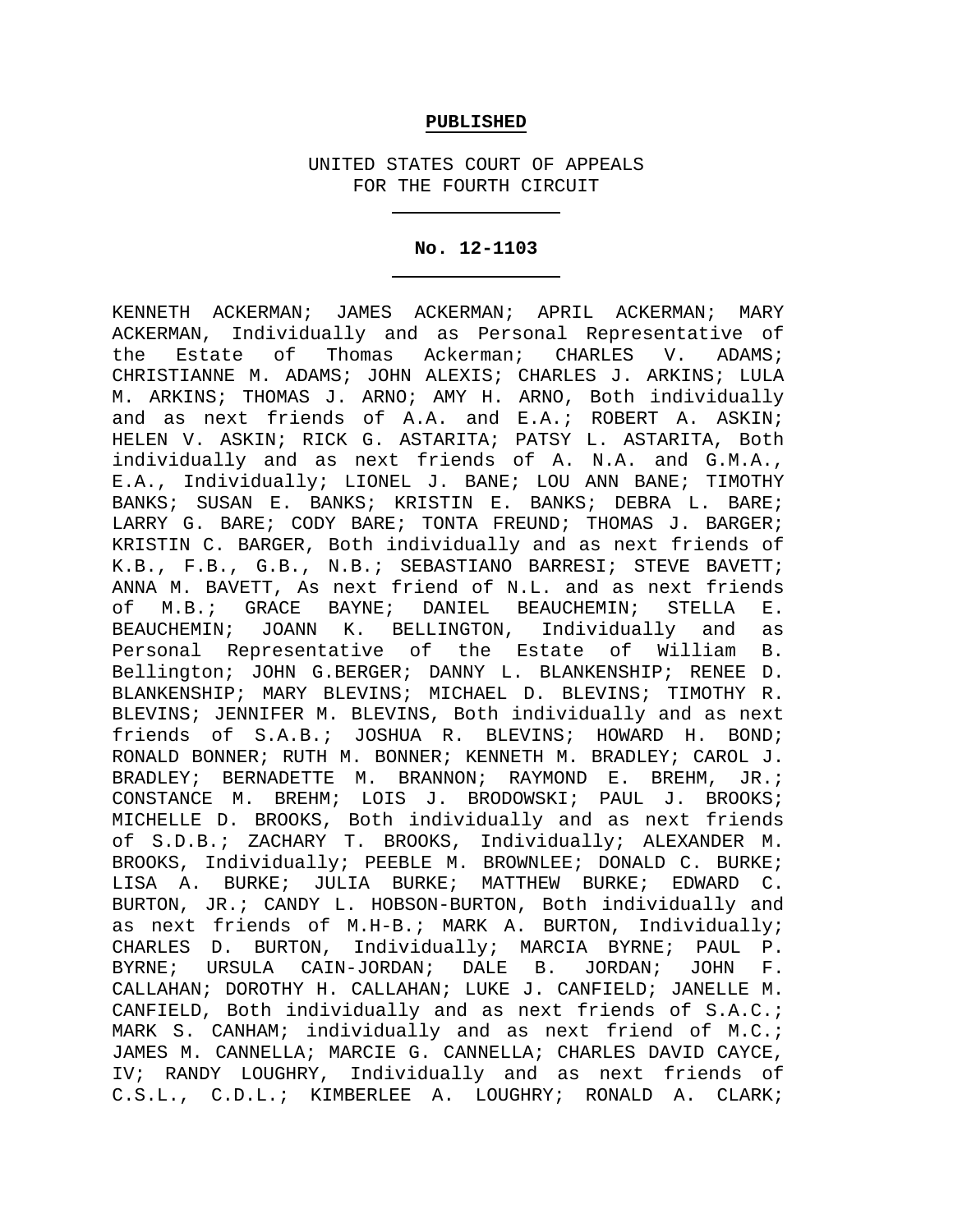CAROL F. CLARK; ALBERT P. CLASS; CAROLYN L. CLASS; MICHAEL COFIELL; DARLENE S. COFIELL; NANCY L. CONNOLLY; MARY D. CONWAY; CHARLES H. COON, JR.; DEBORAH A. COON; LAUREN COON; JORDAN COON; JAMESON COOPER; KATHERINE A. COOPER, Both individually and as next friends of I.C., E.C., R.C.; JOHN L. COUNCILMAN; DEBORAH J. COUNCILMAN; COLLEEN CRAVEN; HARRY F. CRAVEN; ELIZABETH A. D'ANGELO; ROBERT F. D'ANGELO; CAROLINE DASCHER, individually and as next friends of M.D., E.D. and N.D.; KENNETH W. DASCHER, JR.; JESSE L. COLEMAN; PATRICIA H. COLEMAN; JOHN C. COLT; FRANCES H. COLT; JOHN S. COMBS; SEA UN COMBS; OWEN CONNOLLY; DONNA J. DAVIDS; JOHN H. DAVIDS; EMILY GLASER; MARK GLASER; DOUGLAS W. TOWNSLEY, POA for Helen A. Crowe; JOHN T. DITILLO; RICHARD W. DOYLE; SHIRLEY A. DOYLE; ALBERT K. DUNSTAN; ALEXANDER A. DUNSTAN;<br>CELESTE DUNSTAN; CHRISTIE E. DUNSTAN; GLORIA DAVIS, CELESTE DUNSTAN; CHRISTIE E. DUNSTAN; GLORIA DAVIS, individually and as next friend of C.D.; WILLIAM F. DAVIS, individually and as next friend of C.D.; CHRISTOPHER P.DELVECCHIO; individually and as next friend of J.D.; PAMELA A. DELVECCHIO, individually and as next fried of J.D.; JEFFREY DIFATTA, Individually; TERESA L. DIFATTA, individually and as next friend of S.D.; TIMOTHY DIFATTA, Individually; VINCENT DIFATTA, individually and as next friend of S.M.D.; DAVID P. DIGIORGIO, individually and as next friend of P.A.D. and M.L.G.; MALLORY S. LEGGE-DIGIORGIO, individually and as next friend of P.A.D. and M.L.D.; BARBARA DUVALL; JAMES R. EAVERS; PATSY A. EAVERS; ELAINE H. EHRHARDT; JESSICA CARLOZO; JOSEPH CARLOZO; NICOLE CARLOZO; LARRY L. ELLIOTT; LAURA ELLIOTT; PAULA A. ELLIOTT;<br>BEATRICE ELMO; PETER ELMO; ERNESTO ERCOLANO; PHYLLIS BEATRICE ELMO; PETER ELMO; ERNESTO ERCOLANO; PHYLLIS ERCOLANO; CYRUS R. ETEMAD-MOGHADAM, individually and as next friend of F.R.E-M. and R.A.E-M.; MELODY A. ETEMAD-MOGHADAM, individually and next friend of F.R.E-M.and R.A.E-M.; ANASTASIA FAKAS, individually and as next friend<br>of N.F.; JOHN FAKAS, Individually; WILLIAM J. FAKAS, N.F.; JOHN FAKAS, Individually; WILLIAM J. FAKAS, individually and next friend of N.F.; JOAN L. FALANGA; JEROME K. FERRARA, as next friend of K.P.F. and N.J.F.; KRISTINA FERRARA, as next friend of J.L. and K.H.; CAROL L. FIALKOWSKI; GEORGE V. FIALKOWSKI; DEMETRIOS FILIPIDIS, individually and as next friend of G.F.; ROBIN L. FILIPIDIS, individually and as next friend of G.F.; AILEEN FLANAGAN, as next friend of G.F.; JOHN S. FLANAGAN, as next friend of G.F.; DAMION M. FORD; RICHARD A. FORD, III; KATHLEEN FOX; RONALD L. FOX; SODUS CYNTHIA, individually and as next friend of G.G. and A.G.; RALPH M FRENCH; GERARD FREY; JOHN P. FRIES; BARRY G. GABLER, individually and as next friend of G.G. and A.G.; AUDREY GALLO; ROBERT A. GALLO; LYNNE M. SCHMIDT-FRIES; JO ANN E. GEARE; CHELSEA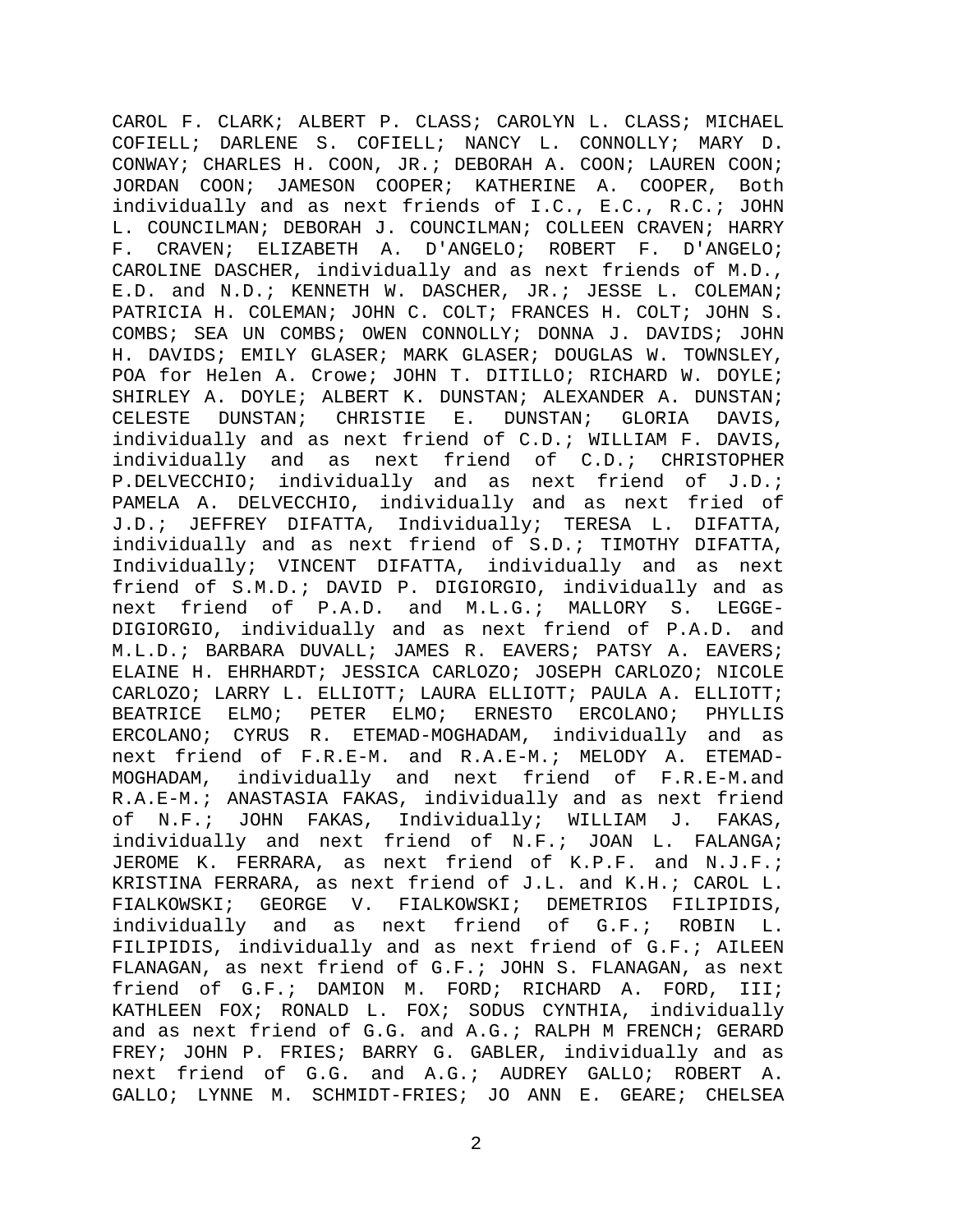GEBHARDT; FRED C. GEBHARDT, individually and as Personal Representative of the Estate of Teri J. Gebhardt; JOCELYN GEBHARDT, Individually; PETER C. GEORGOPOULOS; SUSAN E. GEORGOPOULOS; BETTE L. GILL; ROXANNA M. GUINAN; JEFFREY GUINAN; FALLON GUINAN; WILLIAM GILL; JAMES D. GILPATRICK; MICHAELE A. GILPATRICK; SCOTT M. GOLLY; JUDITH H. GOULD; THOMAS H. GOULD; BONNIE L. GRANT; ROBERT F. GRANT; EILEEN M. GRETES; WILLIAM G. GRETES; MELISSA GRIFFITH; MICHAEL GRIFFITH; MILTON GRIFFITH; MICHAEL A. GUZMAN, individually and as next friend of T.G.; STACEY L. GUZMAN, individually and as next friend of T.G.; SHIRLEY HALL; STEVEN HALL; THELMA E. HAMEL; MICHAEL HARMON, POA for William B. Harmon and individually and as next friend of Z.H.; DAWNE JABOBS, individually and as next friend of Z.H.; PATRICIA O'NEILL, Personal Representative of the Estate of Elizabeth C. Gendimenico; MEGAN HEAGY; MICHAEL HEAGY; PATRICIA A. HEAGY; STEVEN M. HEAGY, JR.; STEVEN M. HEAGY, SR.; LISA R. HESSELTINE, individually and as next friend of K.H.; MARK C. HESSELTINE, individually and as next friend of K.H.; BARBARA A. HOLLER; JIMMY J. HOLLER; LARRY W. HOOPER; PAMELA E. HOOPER; GWYN HOUSTON, as next friend of D.M.; JANICE A. HOUSTON, as next friend of D.M.; RITA HOWARTH, as next friend of P.H.; STEVEN E. HOWARTH, as next friend of P.H.; DAWNE JABOBS, as next friend of K.H.; DAVID J. HOYT, individually and as next friend of E.E.H. and L.M.H.; KETHLEEN H. HOYT, individually and as next friend of E.E.H. and L.M.H.; VIRGINIA A. HOYT, individually; ALLISON L. HUNTER; BONNIE L. HUNTER; JAMES D. HUNTER; JEFFREY M. HUNTER; JAMES D. HUNTER, JR.; SCOTT IANNANTUONO, as next friend of B.I., J.I. and M.I.; KIMBERLY S. IANNANTUONO, as next friend of B.I., J.I. and M.I.; CHRISTOPHER JAMISON, as next friend of C.J., Jr.; MICHELE R. JAMISON, as next friend of C.J., Jr.; HARRY J. CIMBOLO; ARLENE E. JANUARY; GLENN K. JANUARY; STEPHEN D. JANUARY; MICHAEL C. JANUS, individually and as next friend of A.J. and A.J.; TAMMY L. JANUS, individually and as next friend of A.J. and A.J.; GREGORY B. JOHNSON, as next friends of R.J. and H.J.; JENNIFER JOHNSON, as next friends of R.J. and H.J.; BARBARA A. JUNG; WALTER G. JUNG; HARRIET F. KAHL; HENRY V. KAHL; TRAVIS BOWEN, individually; ALP A. KAYABASI, individually and as next friend of C.A.K. and A.D.K.; CHRISTY L. KAYABASI, individually and as next friend of C.A.K. and A.D.K.; LOURDES Z. KEISER; RANDALL S. KEISER; COLLEEN KELLY; JOAN M. KELLY; MICHAEL KELLY; CHRISTINA M. KING, individually and as next friend of L.K.; JACQUELINE M. KING; MARK B. KING, individually and as next friend of L.K.; SUSAN KLUGE, as next friend of R.K. and M.K.; BRENDAN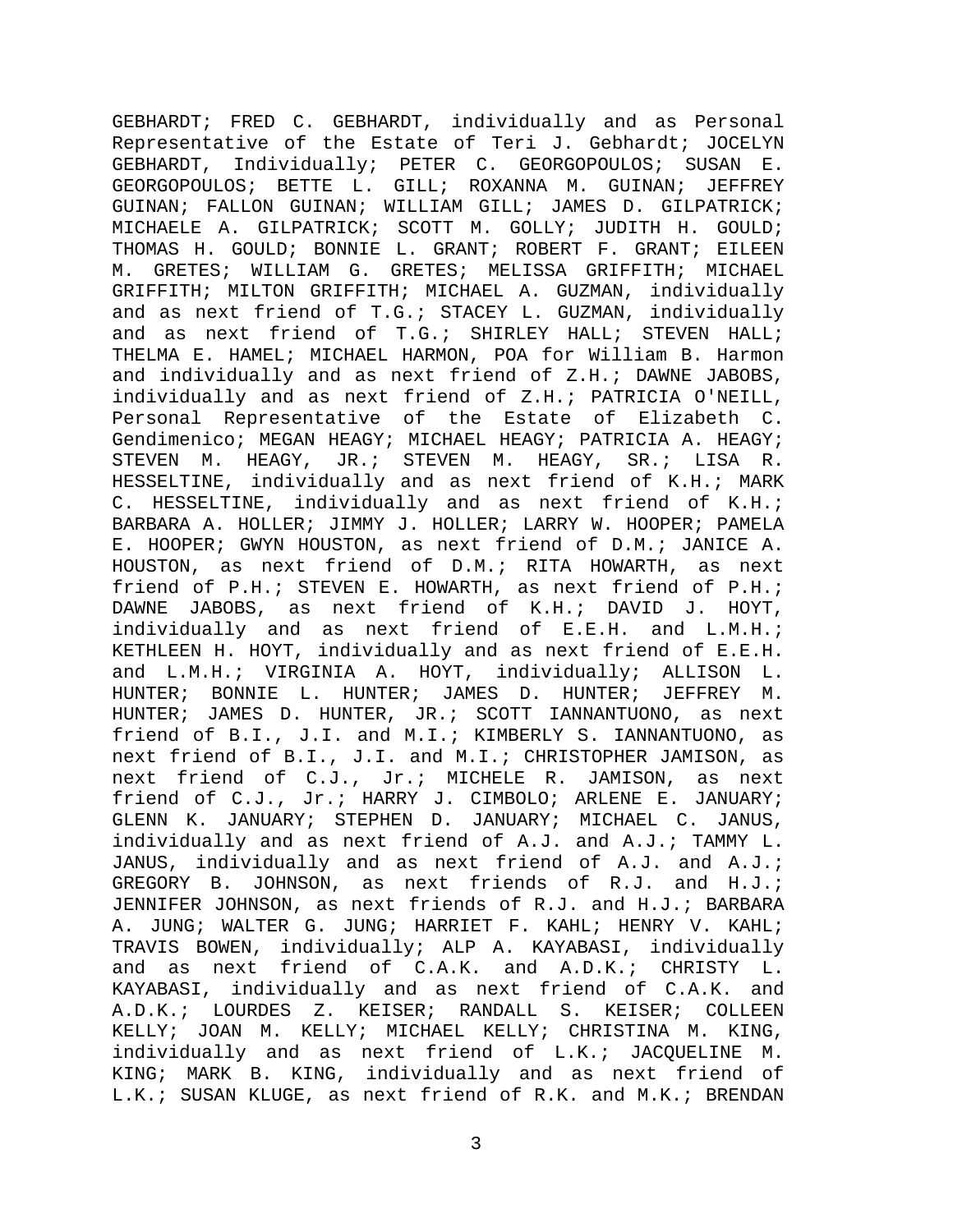C. KLUGE, III, individually; BRENDAN C. KLUGE, JR., as next friend of R.K. and M.K.; CAROLE A. KLUNK, Individually and as Personal Representative of the Estate of Joseph A. Klunk; STERLING LYTLE, Personal Representative of Estate of<br>Harold J. Kelly; DEVIN PORTZKO; KELLY PROTZKO; RYAN Kelly; DEVIN PORTZKO; PROTZKO; LEAH LANGRILL CHILDS; ERIKA KOLAKOWSKI; GLEELA D. KOLAKOWSKI; JAN E. KOLAKOWSKI; EDWARD D. KOSIBA; JUDITH A. KOSIBA; KENNETH E. KRAUSZ; MARIE C. KRAUSZ; JOHN F. KRESS; SHARON J. KRESS; KEVIN J. KRIVACSY, Individually and as Personal Representative of the Estate of Ruth A. Krivacsy; JAMES P. KUHLMAN, individually and as next friend of S.A..; JULIE C. KUHLMAN, individually and as next friend of S.A.K.; SCOTT C. KUHLMAN, Individually; MARY M. LANGRALL; CLARKE JR. LANGRALL; JOHN S. LANGRILL; JOSHUA LANGRILL; LINDA D. LANGRILL; FRANCIS X. LAUER; JUDITH A. LAUER; ROBERT S. LINDSAY, Individually and as Personal Representative of the Estate of Sharon V. Lindsay; HOPE<br>LOOKINGLAND; MICHAEL LOOKINGLAND; CARL R. LUPICA, LOOKINGLAND; CARL R. LUPICA, individually and as next friend of A.C.L. and V.J.L.; DAWN L. LUPICA, individually and as next friend of A.C.L. and V.J.L.; ANNABEL E. LUSARDI, individually and as next friend of M.L., N.L. and C.L.; THOMAS J. LUSARDI, individually and as next friend of M.L., N.L. and C.L.; ALICIA LYNCH; MICHAEL J. LYNCH; JOSEPH E. MACATEE; SAMUEL MACATEE; BETH G. MACMILLAN, individually and as next friend of K.M., J.M. and J.M.; PAUL MACMILLAN, individually and as next friend of K.M., J.M. and J.M.; FREDERICK C. MANFRA; MARLENE F. MANFRA; STEPHANIE J. MANFRA; JOHN W. MARSHALL, individually<br>and as next friends of O.G-M.; PAULA M. MARSHALL, and as next friends of O.G-M.; PAULA M. MARSHALL, individually and as next friends of L.G-M. and M.G-M.; BRIAN R. MASTERSON; LYNN M. MASTERSON, Both individually and as next friends of C.M., L.M.; LINDA MAZZIOTT; VINCENT<br>T. MAZZIOTT; EVELYN J. MCDERMOTT; TYLER M. MCDERMOTT; MAZZIOTT; EVELYN J. MCDERMOTT; TYLER M. MCDERMOTT; KATHLEEN P. MCGRAW, Both individually and as next friends of J.W.M.; LAUREN A. MCGRAW; ROBERT S. MCGRAW; CARL WAYNE MELLOTT; JOAN B. MIRARCHI; RALPH J. MIRARCHI; BARBARA L. MOORE; CHARLES J. MOORE, III; DENNIS J. MORRISON; NINA<br>MORRISON; JAMES MOULSDALE; PAMELA S. MOULSDALE, Both MORRISON; JAMES MOULSDALE; PAMELA S. MOULSDALE, Both individually and as next friends of M.G.M.; ISA MUFAREH; RUTH E. MUFAREH; KAREN NICKEL, Both individually and as next friends of G.N.; SCOTT D. NICKEL; SCOTT DENNIS NICKEL, Personal Representative of the Estate of Celina M. Rossini;<br>LAURA NOCAR; JAMES M. NORMAN; EMILY C. NOVAK, Both LAURA NOCAR; JAMES M. NORMAN; EMILY C. NOVAK, Both individually and as next friends of R.S.N., Jr., J.D.N.,<br>C.R. N.; RONALD S. NOVAK; FRANCES NOWACKI; LOUIS M. RONALD S. NOVAK; FRANCES NOWACKI; LOUIS M. NOWACKI; DAVID O'NEIL; FATEMEH O'NEIL; SEAN RODGERS OWENS; KATHERINE W. PARRIS; WAYNE H. PARRIS; LANELL W. PATRICK,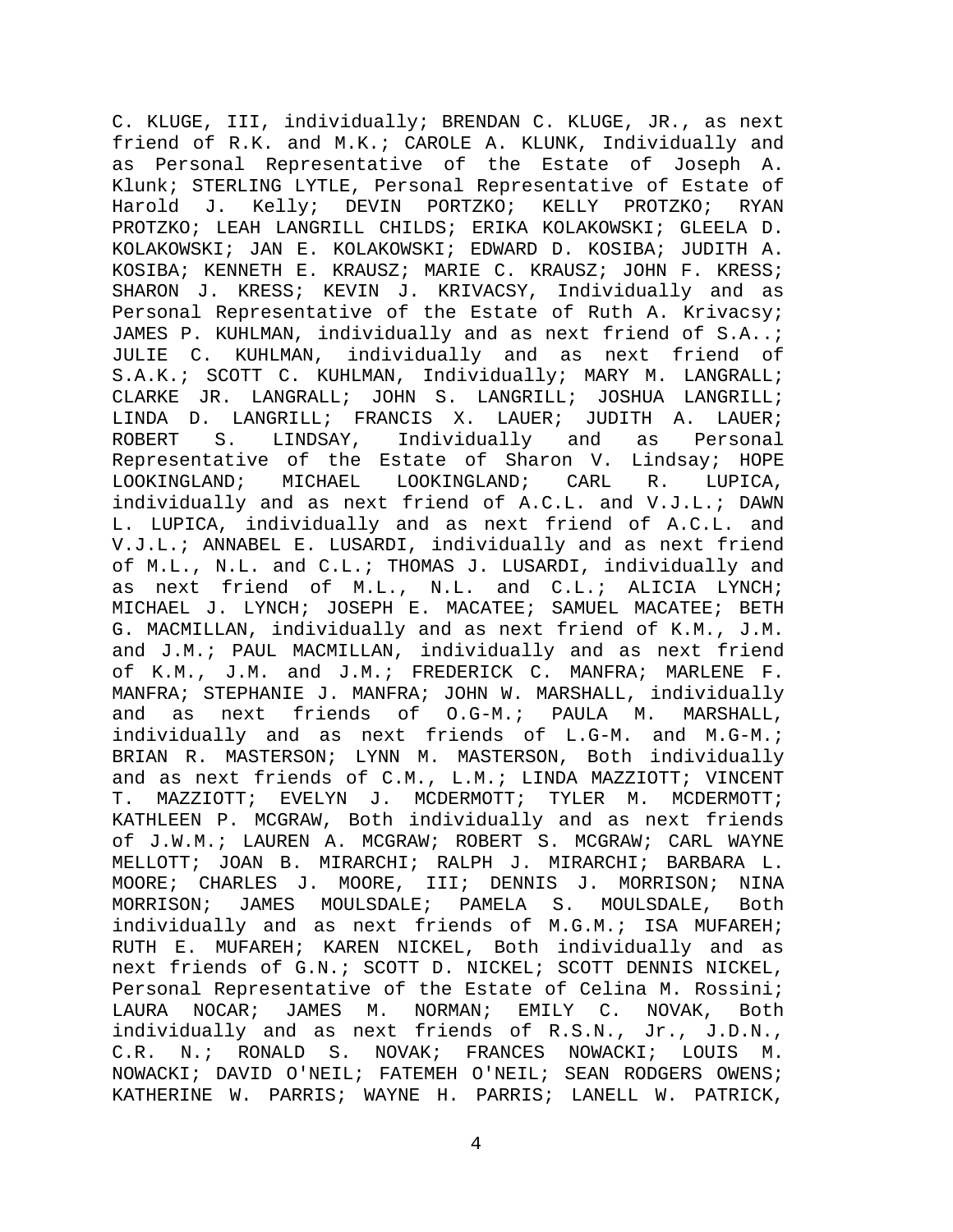Both individually and as next friends of R.L.P., III; ROBERT L. PATRICK, JR.; MARGARET PEACH; WILLIAM PEACH; JESSICA SIMMS; SUSAN C. MARSHALL, Recovable Trust; GERTRUDE R. PEARSON; HENRY R. PEARSON, JR.; ANTHONY PERFETTI; SHARON A. PERFETTI, Individually and as next friends of M.P., G.P. and M.P.; NORMA M. PERRIELLO; PATRICK J. PERRIELLO; THE PATRICK AND NORMA PERRIELLO LIVING TRUST; NICOLE M. BORYS-PIROZZI, individually and as next friend of D.D.P., A.E.P.,<br>A.F.P., I.S.P. and X.K.P.; M. JEORGEA C. PETERS,  $A.F.P., I.S.P. and X.K.P.: M.$ Individually and as next friend of M.V.P.; STEVEN G. PETERS, Individually; KURT PETERSON, As next friend of S.P., C.P., R.P. and J.P.; MARY B. PETERSON, As next friend of S.P., C.P., R.P. and J.P.; JUDY R. PETRALIA; ANTHONY PETRALIA, JR.; JANE L. PHILPOT; JOHN W. PHILPOT, SR.; LEE G. PIERCE; CYNTHIA M. PIRACCI; FRANCIS L. PIRACCI; RALPH J. PIROZZI, individually and as next friend of D.D.P., A.E.P., A.F.P., I.S.P. and X.K.P.; ASHLEY PLACK, Individually; HARRY J. PLACK, individually and as next friend of H.J.P., III, E.P. and T.P.; MARY C. PLACK, individually and as next friend of H.J.P., III, E.P. and T.P.; AVRIL D. PLUNKETT, individually and as next friend of C.P. and N.P.; MICHAEL H. PLUNKETT, individually and as next friend of C.P. and N.P.; ALEXANDRA PONERES; CHRISTOS PONERES; ELIAS PONERES; EVANGELOS PONERES; DONNA L. POTTER, individually and as next friend of .B.M.P.; ROBERT K. POTTER, individually and as next friend of B.M.P.; MARGARET PUSATERI, Individually and as Personal Representative of the Estate of James<br>Pusateri; DAVID A. RAINEY; ELIZABETH S. AINEY; LEWIS Pusateri; DAVID A. RAINEY; ELIZABETH S. AINEY; LEWIS RAMAGE; NANCY C. RAMAGE; NACHLAPPAN RAMAN; VIMALA RAMAN; CAITLIN RAMSEY, Individually; CATHERINE A. RAMSEY, individually and as next friend of A.R.; DAVID K. RAMSEY, individually and as next friend of A.R.; EMILY RAMSEY, Individually; JUDY C. RAMSEY; KIMBERLY B. RAMSEY; KRISTIN D. RAMSEY; TYLER RAMSEY, Individually; WILLIAM J. RAMSEY; ROMAN E. RATYCH; BETH A. RHUDY, individually and as next friend of P.R., G.R. and H.R.; PHILLIP RHUDY, individually and as next friend of P.R., G.R. and H.R.; CHARLES A. RITCHEY, individually and as next friend of C.A.R. and C.A.R.; JOELL L. RITCHEY, individually and as next friend of C.A.R. and C.A.R.; PATRICIA A. RITTER; DAVID P. STOLLERY; CAITLIN DAIL; SHELLEY DISHAROON, as next friend of C.D.; ANITA E. HANSEN, Individually; GAYLEN D. ROBERTS; RONALD H. ROBERTS; JANE A. RODANO; SALVATORE J. RODANO; ELLEN M. ROMANKO; THOMAS A. ROMANKO; KATHY ROUBAL; CHELSEA ROUSE; STEPHEN R. ROUSE; GLENN O. RUBEL, individually and<br>as next friend of M.R. and C.R.; MARIA L. RUBEL, as next friend of M.R. and C.R.; MARIA L. RUBEL, individually and as next friend of M.R. and C.R.; MICHAEL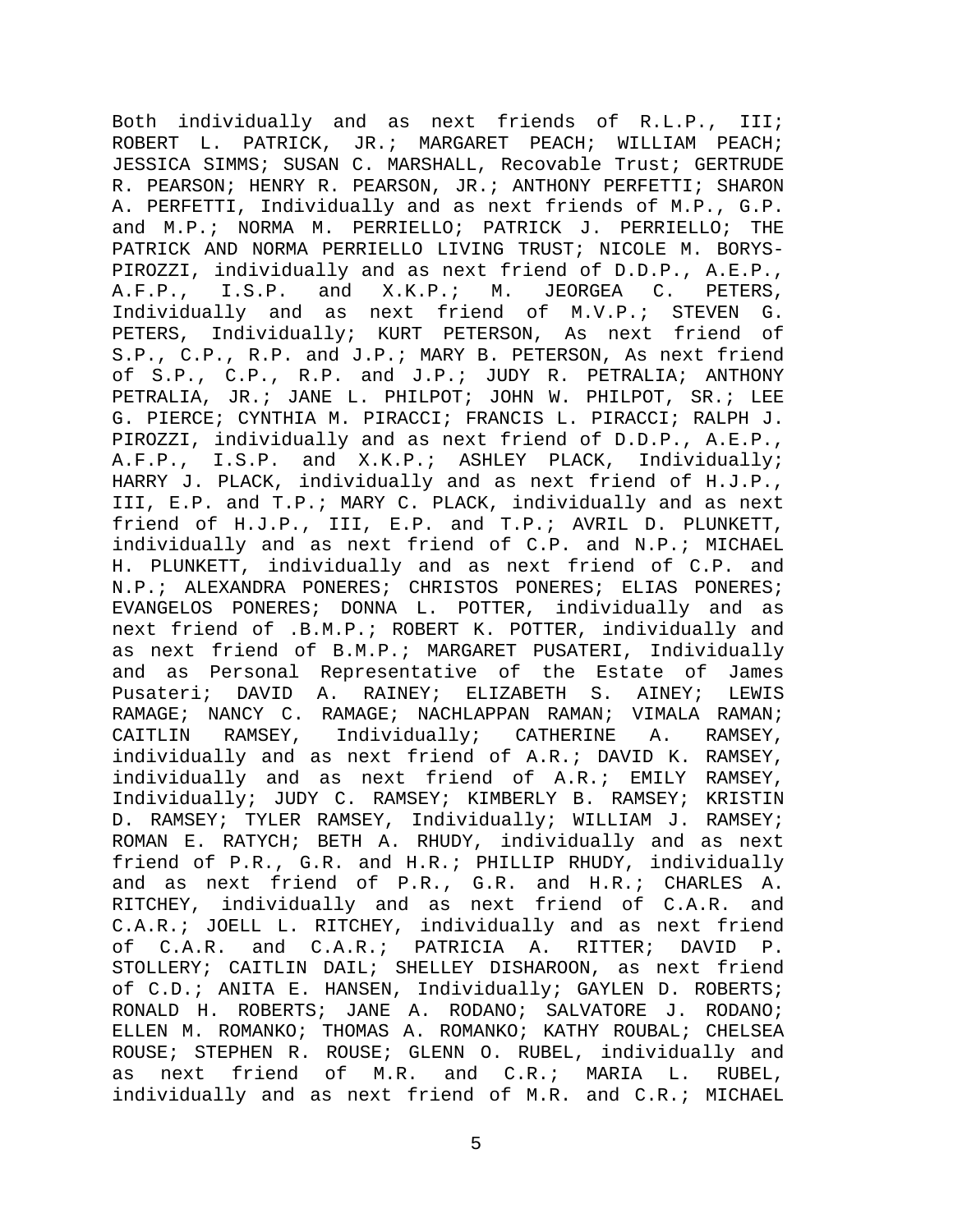E. RUDASILL, individually and as next friend of C.R.; BARBARA RUGGIERO; MARK A. RUGGIERO; JANICE MEYER; LINDA C. RUTH; RICHARD A. RUTH; BERNEATHA J. SAMPLE; DALE H. SAMPLE; GREGORY H. SAMPLE, individually and as next friend of H.S., J.S. and A.S.; HARVEY F. SAMPLE; SCOTT A. SAMPLE; STEVEN D. SAMPLE; TINA SAMPLE, individually and as next friend of H.S., J.S. and A.S.; ALEXANDER SAPIENZA; ANGELINA SAPIENZA; NICHOLAS SAPIENZA; SALVATORE SAPIENZA; AMANDA R. SCHABDACH; BRUCE J. SCHABDACH; MARY M. SCHABDACH; BETH F. SCHEIR, individually and as next friend of E.S. and A.S.; SCOTT W. SCHEIR, individually and as next friend of E.S. and A.S.; JOHN G. SCHENK; PATRICIA F. SCHENK; FRANK SCHLOSSER; GLORIA<br>R. SCHLOSSER; ROBERT SCHMID; JOYCELYN B. OUARANTA; MARIA SCHLOSSER; ROBERT SCHMID; JOYCELYN B. QUARANTA; MARIA SCHMIDT, individually and as next friend of A.S. and A.S.; MICHAEL T. SCHMIDT, individually and as next friend of A.S. and A.S.; CHRISTINE M. SCHUELER; ROBERT W. SCHUELER, JR.; CLIFFORD E. SCHULTE; FRANCINE SCOTT, individually and as next friend of T.S. and A.S.; JEREMY SCOTT, individually and as next friend of T.S. and A.S.; KATHLEEN D. SCOTT; PAUL C. SCOTT; GREGORY N. SELTZER; JUDITH A. SELTZER; ANDREW D. SHAFF; MARISA SHAFF; NATALIE A. SHAFF; WAYNE D. SHAFF; IRMA C. SHANAHAN; JOSEPH V. SHANAHAN; KENNETH M. SIMMONS, individually and as next friend of S.M.S.; MICHAEL R. SIMMONS, individually; VICTORIA B. SIMMONS, individually and as next friend of S.M.S.; VINCENT B. SIMMONS, individually; CHARLES B. SINGLETON; VIRGINIA L. SINGLETON; CAITLIN M. SONN; JONATHON D. SONN; LETITIA A. SONN; LINDA KAY FISHER, as Personal Representative of the Estate of Edward S. Stifler and Co-Personal Representative of the Estate of Katherine L. Stifler; MICHAEL HENLEY; MILISSA LESTER; THERESE M. SORRENTINO; MARC A. SPATARO; TERRI SPATARO; ARMAND M. ST. CROIX; BARBARA A. ST. CROIX; HENRY STANLEY, individually and as next friend of J.S.; JOANNE STEPHEN, individually and as next friend of B.S. and S.S.; HARRY C. STEPHEN, JR., individually and as next friend of B.S. and S.S.; LESTER E. STEWART, individually and as next friend of A.A.S.; CYNTHIA L. WARNER, as Co-Personal Representative of the Estate of Katherine L. Stifler; ALICIA C. WOODMAN, individually and as next friend of A.A.S.; COLLEEN B. MCDONOUGH; CAROL LEE STORY; RICHARD W. STORY; CAROL A. SWAM; HENDRIK J. THEUNS; SUSAN L. THEUNS; DUREL C. THOMAS; PATRICIA L. THOMAS; ELAINE THOMPSON, individually and as next friend of J.T. and G.T.; JEFFREY THOMPSON, individually and as next friend of J.T. and G.T.;<br>WAYNE PAUL THOMPSON, JR.; CATHERINE C. THRAPPAS, PAUL THOMPSON, JR.; CATHERINE C. individually and as next friend of A.T. and L.T.; VINCENT J. THRAPPAS, individually and as next friend of A.T. and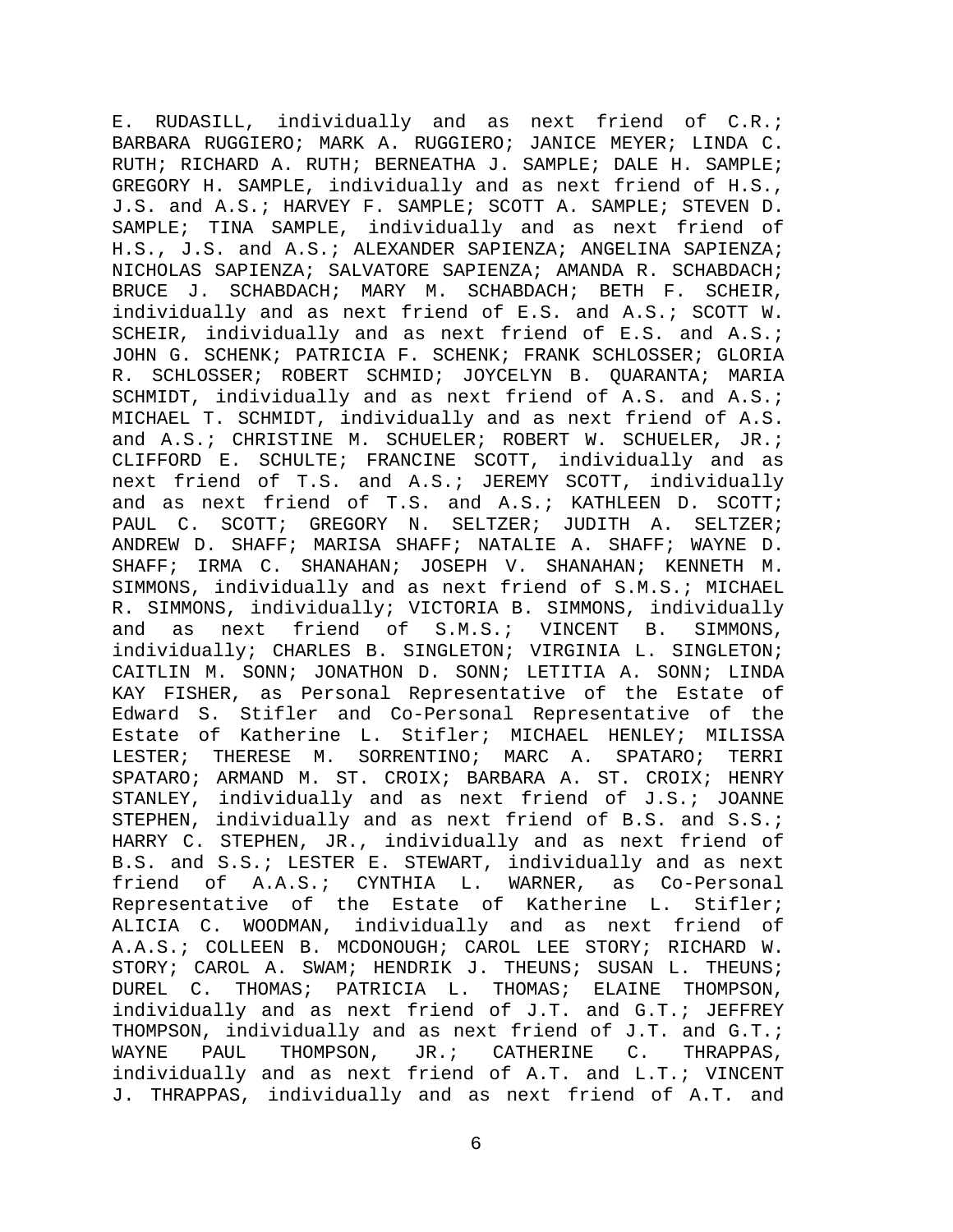L.T.; JOSEPH R. TITO; MARY ELLEN TRACEY; ALLEN ROGER TRACEY, JR.; CAROLYN M. TURNER, individually and as next friend of G.T.; STEVEN E. TURNER, individually and as next friend of G.T.; JOSEPH R. TWANMOH; VALERIE H. TWANMOH; ANDREA L. TYMINSKI; JOSEPH J. TYMINSKI; TINA M. VALMAS, individually and as next friend of F.G.V.; THEODORE P. VALMAS, IV, individually and as next friend of F.G.V.; THEODORE P. VALMAS, V, Individually; HEATHER L. WARNER; STANLEY B. WARNER; LIDIA J. GUZMAN; DINA N. VENDELIS, individually and as next friend of J.V., A.V. and C.V.; MANUEL A. VENDELIS, individually and as next friend of J.V., A.V. and C.V.; PAT VILLAVICENCIO; ELEANOR M. A.V. and C.V.; PAT VILLAVICENCIO; ELEANOR M. VOLLERTHUM; WILLIAM VOLLERTHUM; STEPHEN WAGNER, as next friend of J.W. and T.W.; TRACI A. WAGNER, as next friend of J.W. and T.W.; COURTNAY WALKER, individually and as next friend of G.W. and K.W.; KENNETH D. WALKER, individually and as next friend of G.W. and K.W.; STEPHEN E. WALTERMYER;<br>THERESA K. WALTERMYER; JOHN J. WALTERS; PATRICIA J. THERESA K. WALTERMYER; JOHN J. WALTERS; PATRICIA J.<br>WALTERS; KAREN WASIELEWSKI; THEODORE M. WASIELEWSKI; WASIELEWSKI; GERALYN WEINBERGER; RICHARD WEINBERGER; MAIJA WENTWORTH; MICHAEL E. WENTWORTH, JR.; MICHAEL C. WHITACRE; VERNA BILLINGSLEA WHITE; KELLY STRACKE, individually and as next friend of M.C.; NOVELLA WIEGAND, individually and as next friend of K.L.W. and J.W.; TONY M. WIEGAND, individually and as next friend of K.L.W. and J.R.W.; HOWARD WILLIS, individually and as next friend of K.W.; MARGARET S. WINKELMAN, individually and as next friend of K.W.; WILLIAM R. WINKELMAN, individually and as next friend of K.W.; CHARLES D. WINKLER; LYNN A. WINKLER; DONNA M. WOLFF; JOHN P. WOLFF, JR.; MARK D. WOLLENWEBER, individually and as next friend of M.W., Jr. and M.W.; MARY C. WOLLENWEBER, individually and as next friend of M.W., Jr. and M.W.; CYNTHIA WURSTA; JAY P. WURSTA; EILEEN M. YANCONE; VICTOR YANCONE; CHING CHU YEH; HOMER REN YEH; SHERWOOD YELTON, JR., individually and as next friend of N.Y. and D.Y.,

Plaintiffs - Appellees,

v.

EXXONMOBIL CORPORATION, f/k/a Exxon Corporation, d/b/a Crossroads Exxon; JOHN R. HICKS, d/b/a Crossroads Exxon,

Defendants - Appellants.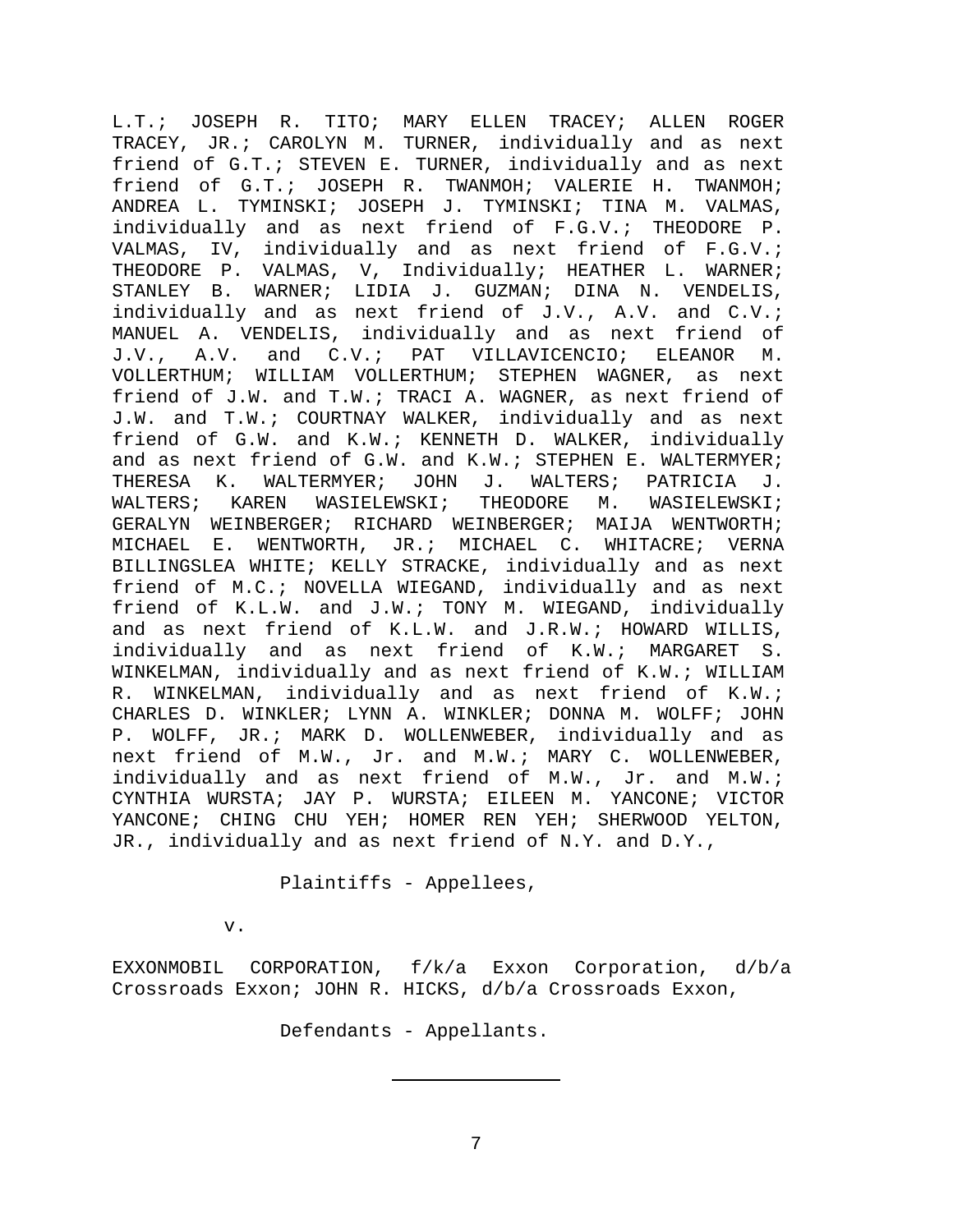Appeal from the United States District Court for the District of Maryland, at Baltimore. William D. Quarles, Jr., District Judge. (1:11-cv-03442-WDQ)

Argued: January 30, 2013 Decided: August 7, 2013

Before TRAXLER, Chief Judge, and GREGORY and DUNCAN, Circuit Judges.

Affirmed by published opinion. Chief Judge Traxler wrote the opinion, in which Judge Gregory concurred. Judge Duncan wrote a separate opinion concurring in the judgment.

**ARGUED:** Andrew Gendron, VENABLE, LLP, Baltimore, Maryland, for Appellants. Paul D. Raschke, LAW OFFICES OF PETER G. ANGELOS, Baltimore, Maryland, for Appellees. **ON BRIEF:** Michael J. De Vinne, VENABLE, LLP, Baltimore, Maryland, James F. Sanders, NEAL & HARWELL, PLC, Nashville, Tennessee, for Appellant Exxon Mobil Corporation; Paul W. Ishak, April C. Ishak, STARK AND KEENAN, P.A., Bel Air, Maryland, for Appellant John R. Hicks. H. Russell Smouse, Joyce R. Lombardi, LAW OFFICES OF PETER G. ANGELOS, Baltimore, Maryland, for Appellees.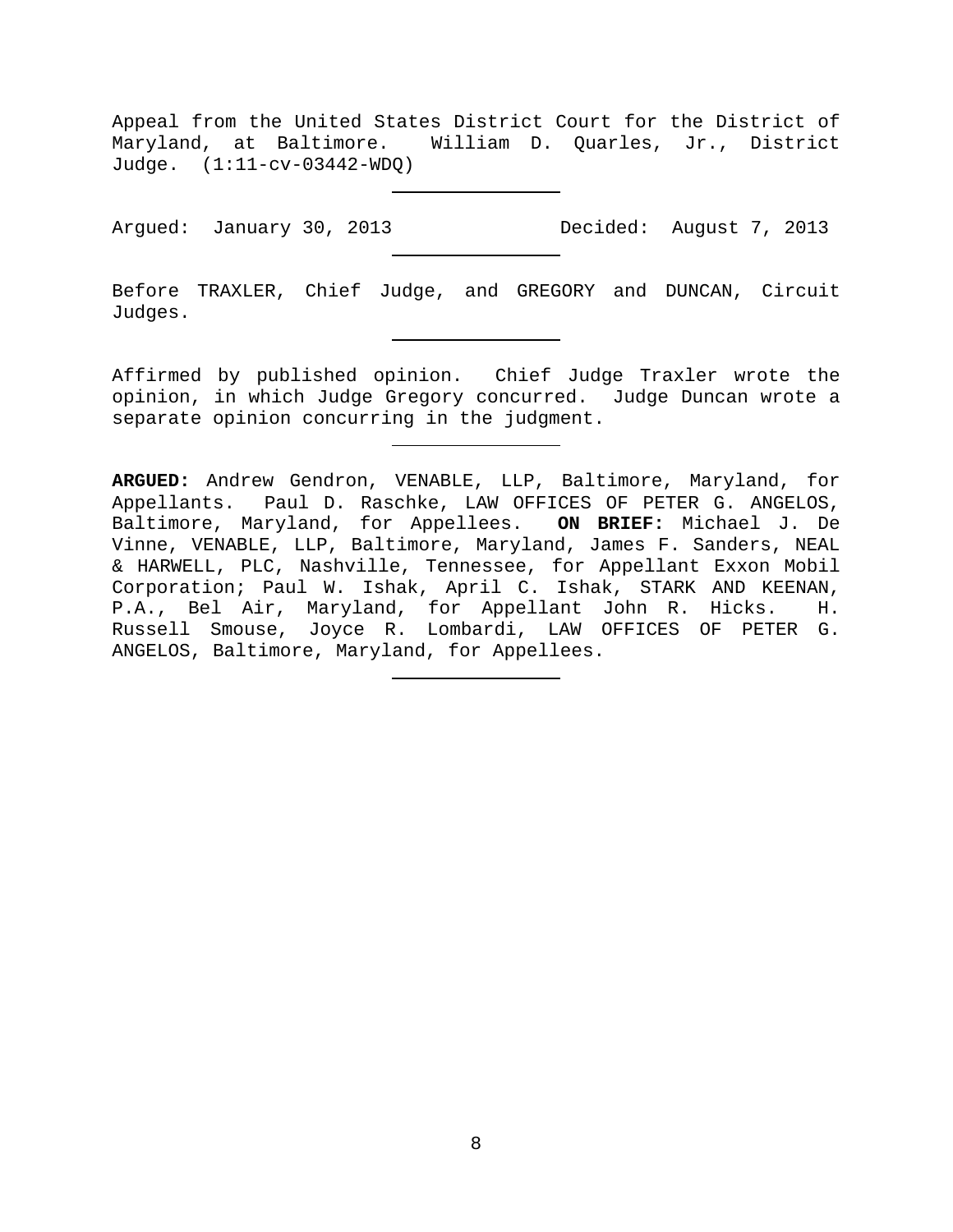TRAXLER, Chief Judge:

ExxonMobil Corporation ("Exxon") and John R. Hicks (together, "Defendants") appeal a district court order abstaining from exercising jurisdiction under the Colorado River doctrine in a case brought against Defendants. See Colorado River Water Conservation Dist. v. United States, 424 U.S. 800 (1976). Finding no reversible error, we affirm.

I.

In June 2004, hundreds of residents of Fallston, Maryland, filed a putative class action (the "Koch" action) against Defendants in Maryland state court. The complaint alleged several state law causes of action for the contamination of their properties by gasoline and the gasoline additive methyl tertiary-butyl ("MTBE") from an Exxon station that Hicks operated.

Exxon later removed the case by invoking federal officer jurisdiction, see 28 U.S.C. § 1442(a), and it was transferred to the Multidistrict Litigation Panel and assigned to the Southern District of New York. See In re MTBE Prods. Liab. Litig., 399 F. Supp. 2d 340, 344 (S.D.N.Y. 2005). However, in May 2007, the United States Court of Appeals for the Second Circuit determined in an unrelated case that the history of MTBE production and marketing did not support federal officer removal. See In re MTBE Prods. Liab. Litig., 488 F.3d 112, 130 (2d Cir. 2007)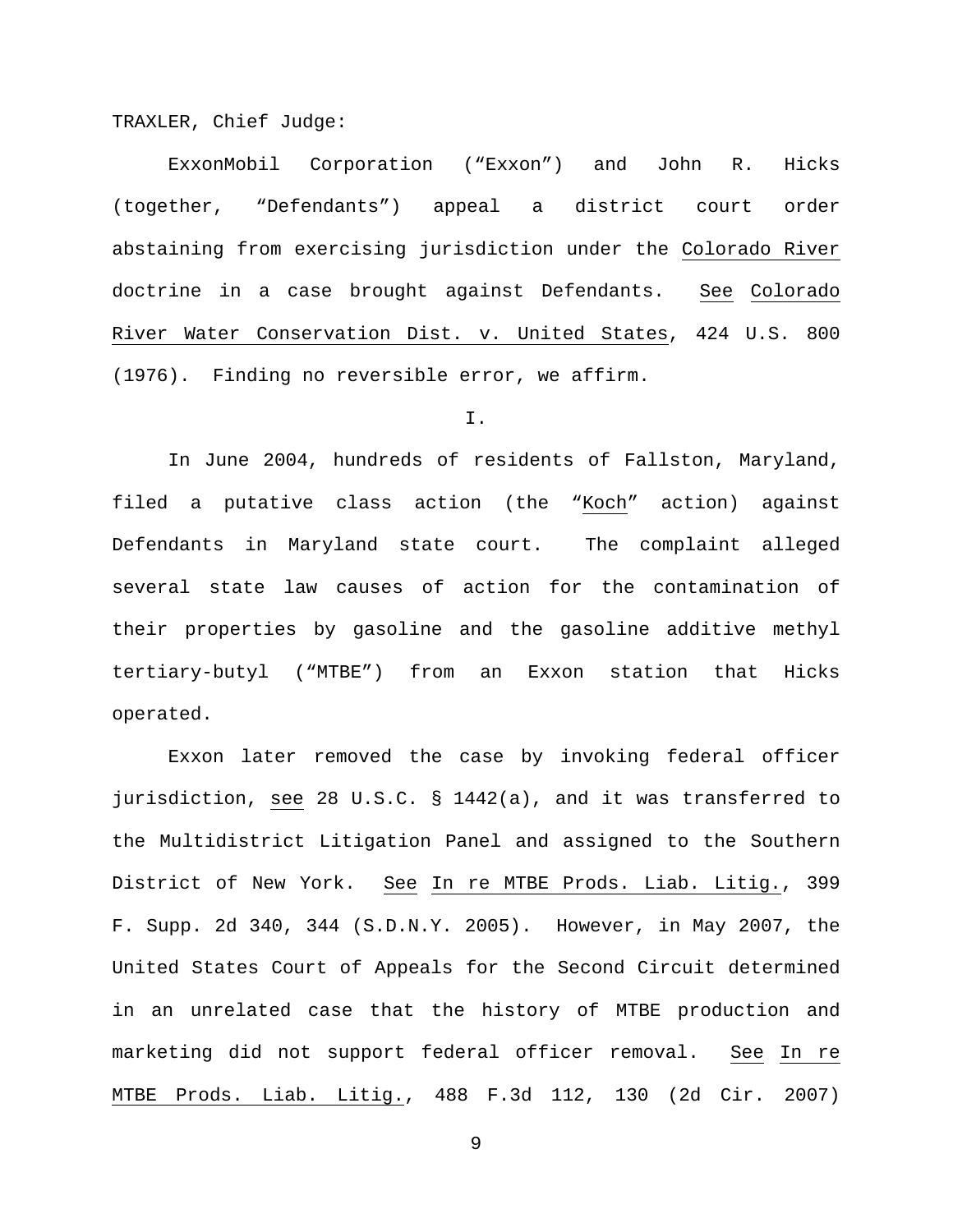(holding that the federal officer removal statute did not support removal because "the defendants have not met their burden of providing 'candid, specific and positive' allegations that they were acting under federal officers when they added MTBE" (citation omitted)). Accordingly, Koch was remanded to the Harford County Circuit Court.

In February 2010, the state-court judge granted the Koch Plaintiffs' request for class certification. On June 16, 2011, however, the judge reconsidered sua sponte his earlier grant of certification and decertified the class. On October 26, 2011, the state-court judge met with counsel in chambers and asked the Koch Plaintiffs to file a new action for the former class members so that he could consolidate it with the existing one and thereby adjudicate the claims of the named plaintiffs in Koch as well as the former class members. As a result, on November 2, 2011, more than 750 former class members filed a new action in the Harford County Circuit Court. The new action (the "Ackerman" action) alleged the same facts and state law claims as Koch. That same day, the Koch Plaintiffs informed the judge that they planned to amend their complaint.

On November 18, 2011, the court informed the parties that it would "issue, at some point, some sort of an Order of Consolidation" that combined the two cases. J.A. 136. Ten days later, the court told counsel that it had delayed issuing the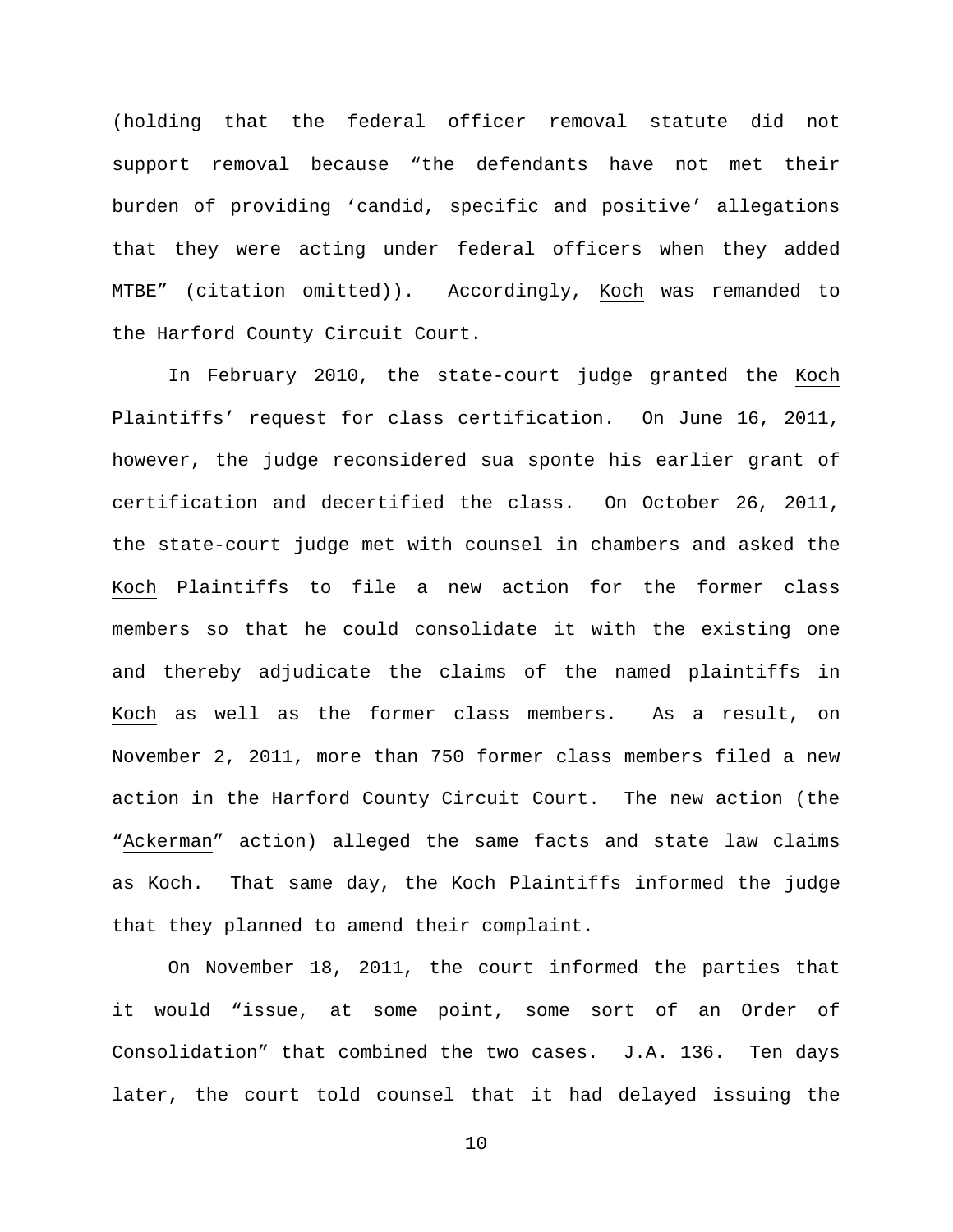consolidation order only because it was still considering certain questions concerning the logistics of trial.

On November 29, 2011, Defendants removed Ackerman from state court under authority of the Energy Policy Act of 2005, Pub L. No. 109-58, § 1503, 119 Stat. 594, 1076 (2005), which authorizes the removal of MTBE-related claims and actions filed after August 8, 2005. On December 1, 2011, the Koch Plaintiffs then amended their state-court complaint to add all the individual plaintiffs named in Ackerman. After the Koch complaint was amended to add the Ackerman plaintiffs, the Defendants did not remove Koch or ask the state court to strike the amendment.

The same day the Koch Plaintiffs amended their state-court complaint, the Ackerman Plaintiffs filed a motion in federal court seeking to remand that case to state court, arguing that removal was time-barred and that the Defendants waived their right to remove by litigating for several years in state court. Alternatively, the Ackerman Plaintiffs requested that the district court abstain under the Colorado River doctrine, which permits federal courts, under exceptional circumstances, to refrain from exercising jurisdiction in deference to pending, parallel state proceedings. See Colorado River, 424 U.S. at 817-18.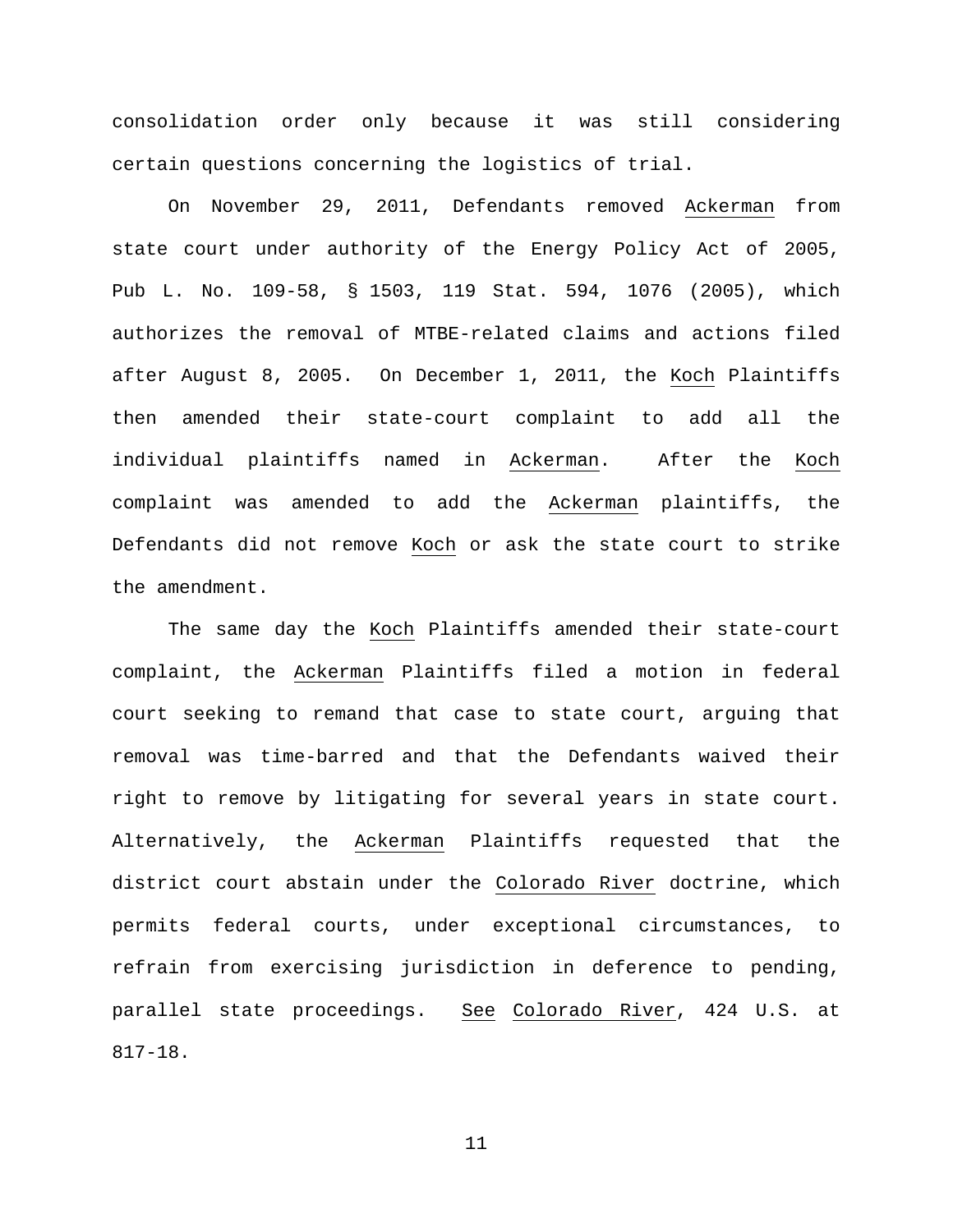The district court denied the remand motion, see Ackerman v. ExxonMobil Corp., 821 F. Supp. 2d 811, 814-15 (D. Md. 2012), but granted the motion to abstain. When concluding that abstention was proper, the district focused in large part on the length of time that the Koch action had been pending in state court and the progress that had been made on the case in the state system. See id. at 820. As the district court noted, the Koch case had proceeded in state court for years before the Ackerman claims were extracted and separately re-filed, and extensive discovery efforts had been conducted over the course of those years. Document discovery began in 2006, and the parties have since conducted numerous depositions, including depositions of named and proposed class representatives; served and responded to numerous interrogatories; requested and produced hundreds of thousands of pages of documents and photographs. Balancing these facts and the other relevant factors against its own duty to exercise jurisdiction, the district court ultimately concluded that "this litigation presents the rare, exceptional circumstances when wise judicial administration counsels abstention." Id. at 821. The court therefore stayed Ackerman pending the resolution of the Koch proceedings in state court.

The Defendants now appeal, arguing that the district court erred by granting the Plaintiffs' motion to abstain. The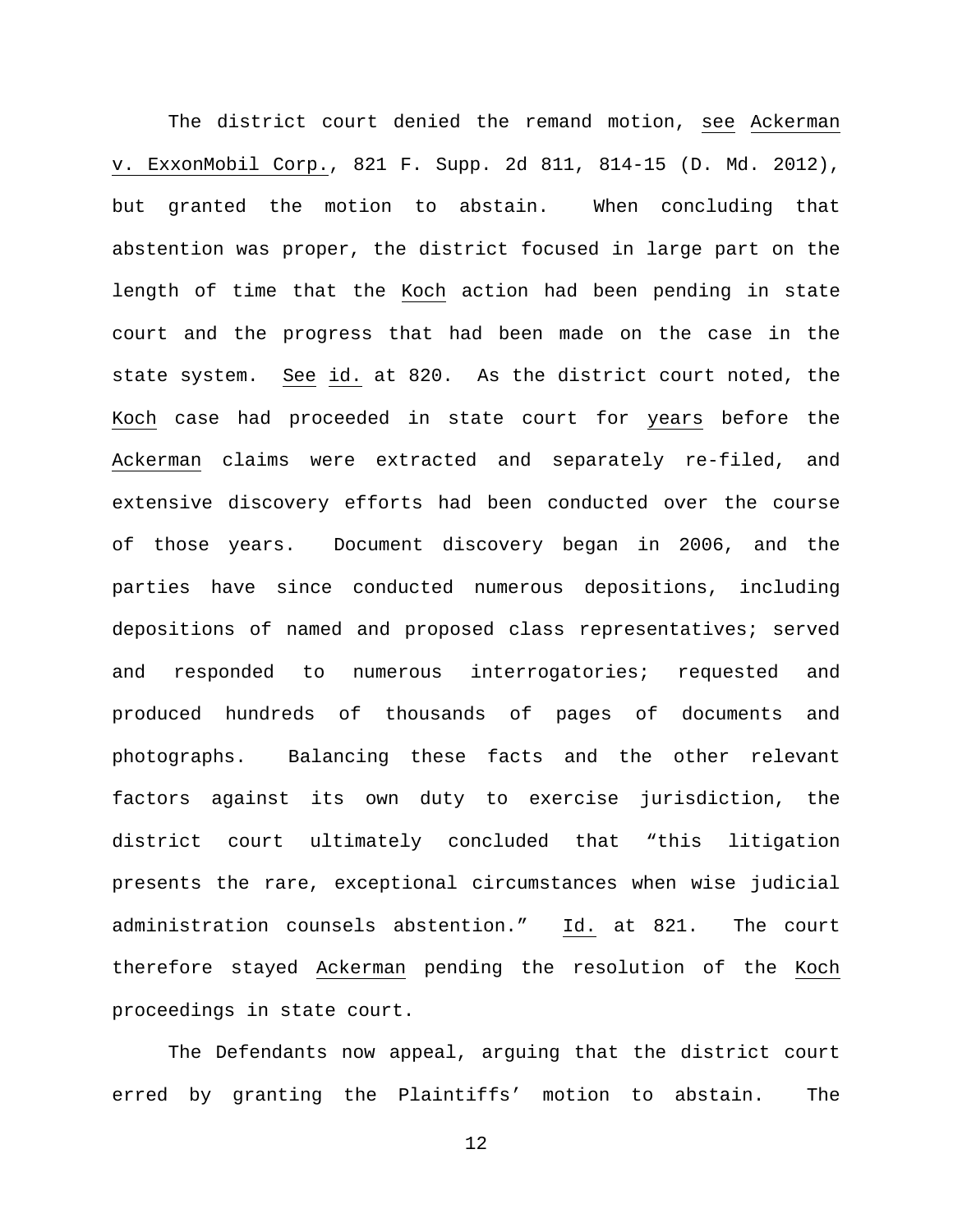Plaintiffs have not cross-appealed the denial of the motion to remand. $1$ 

## II.

"Despite what may appear to result in a duplication of judicial resources, the rule is well recognized that the pendency of an action in the state court is no bar to proceedings concerning the same matter in the Federal court having jurisdiction." McLaughlin v. United Va. Bank, 955 F.2d 930, 934 (4th Cir. 1992) (internal quotation marks and alteration omitted)). "Indeed, with regard to parallel state and federal proceedings, the Supreme Court has held, over and over, as have we, that in the usual case the federal courts must hear the cases that fall within their jurisdiction." Id.; see Colorado River, 424 U.S. at 817 (emphasizing the "virtually unflagging obligation of the federal courts to exercise the jurisdiction given them").

The duty to exercise jurisdiction, however, is not absolute; "federal courts may decline to exercise their jurisdiction, in otherwise exceptional circumstances, where denying a federal forum would clearly serve an important countervailing interest." Quackenbush v. Allstate Ins. Co., 517

<span id="page-12-0"></span> $1$  Upon learning of the proceedings in this case, the state court sua sponte stayed all proceedings in Koch pending resolution of this appeal.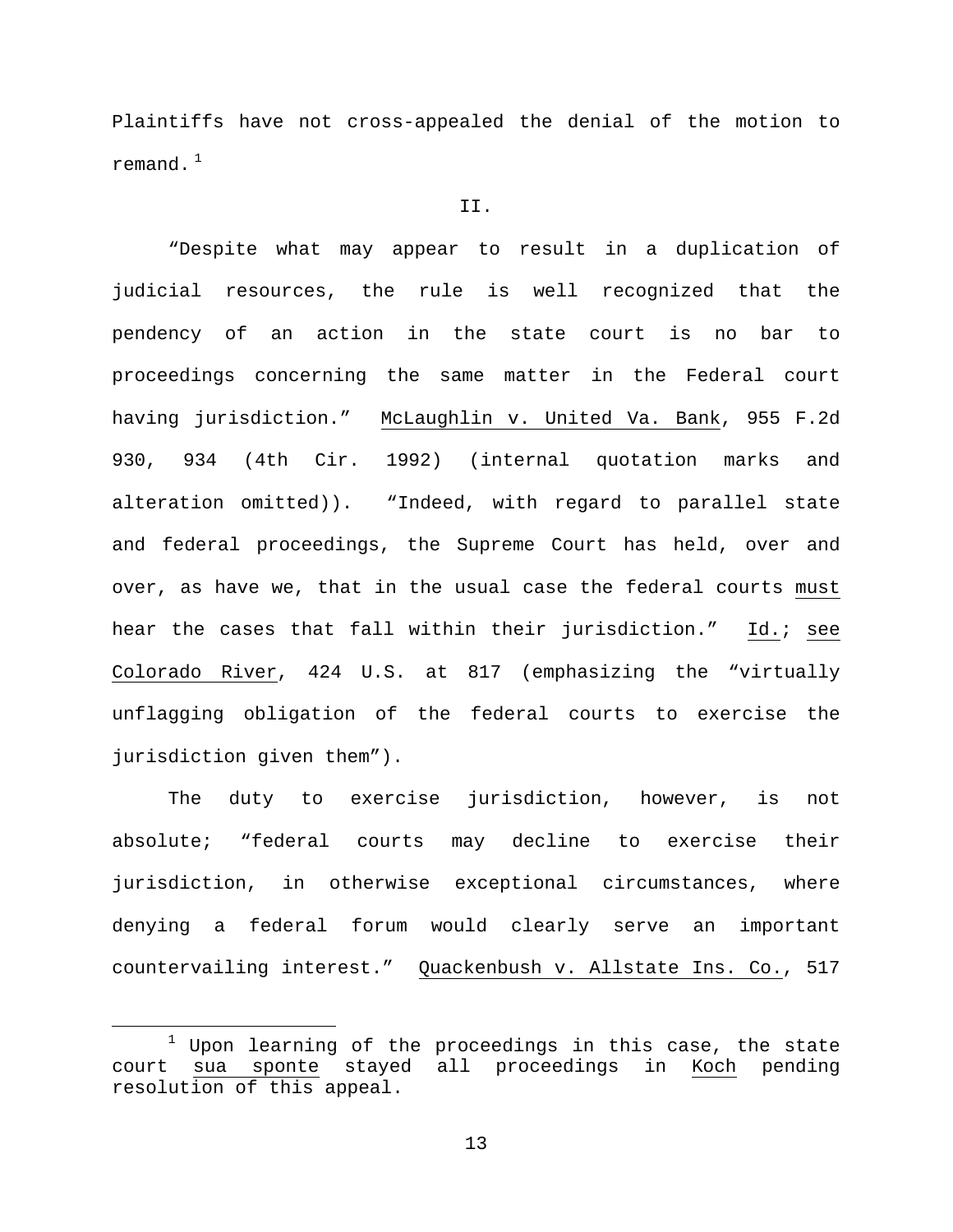U.S. 706, 716 (1996) (citation and internal quotation marks omitted). The Supreme Court has identified various circumstances where abstention may be warranted, including cases where exercising federal jurisdiction would interfere with a pending state criminal proceeding, see Younger v. Harris, 401 U.S. 37 (1971), and cases involving complex state administrative procedures, see Burford v. Sun Oil Co., 319 U.S. 315 (1943).

At issue in this case is the form of abstention approved by the Court in Colorado River Water Conservation District v. United States, 424 U.S. 800 (1976) – abstention in favor of ongoing, parallel state proceedings in cases where "considerations of wise judicial administration, giving regard to conservation of judicial resources and comprehensive disposition of litigation" clearly favor abstention. Id. at 817 (alteration and internal quotation marks omitted).

The threshold question in a Colorado River inquiry is whether the pending state and federal suits are parallel. See Chase Brexton Health Servs., Inc. v. Maryland, 411 F.3d 457, 463 (4th Cir. 2005). If parallel suits exist, the district court must then "carefully balance several factors, with the balance heavily weighted in favor of the exercise of jurisdiction." Id. (internal quotation marks omitted). The factors relevant to the inquiry include "the relative inconvenience of the federal forum, the relative order of the two suits, the source of law in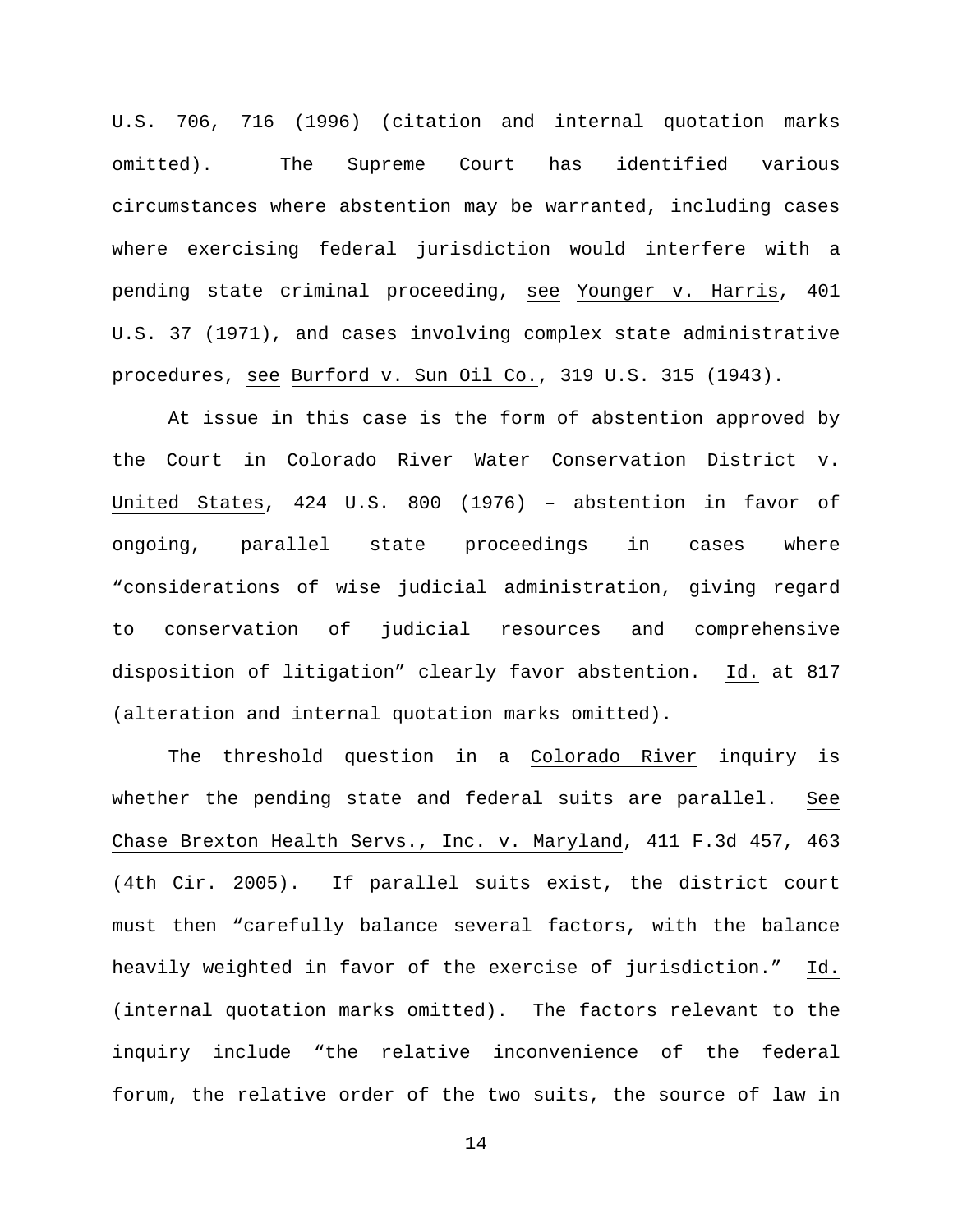the case, and the relative progress of the two proceedings." Al-Abood v. El-Shamari, 217 F.3d 225, 232 (4th Cir. 2000).

Because Colorado River abstention is premised on consideration of "wise judicial administration" rather than the "weightier considerations of constitutional adjudication and state-federal relations" underpinning other abstention doctrines, Colorado River, 424 U.S. at 818, its application is proper in a "more limited" range of circumstances, id. When courts consider requests to abstain, the task "is not to find some substantial reason for the exercise of federal jurisdiction by the district court; rather, our task is to ascertain whether there exist exceptional circumstances, the clearest of justifications, . . . to justify the surrender of that jurisdiction." Moses H. Cone Mem'l Hosp. v. Mercury Constr. Corp., 460 U.S. 1, 25-26 (1983) (internal quotation marks omitted).

### III.

The Defendants challenge the court's decision to abstain, arguing that the district court erred by finding the Koch and Ackerman actions parallel. The Defendants challenge only the district court's threshold determination that the Koch action was parallel to Ackerman. They do not challenge the court's balancing of the Colorado River factors, and they concede that if this court concludes that the state and federal actions are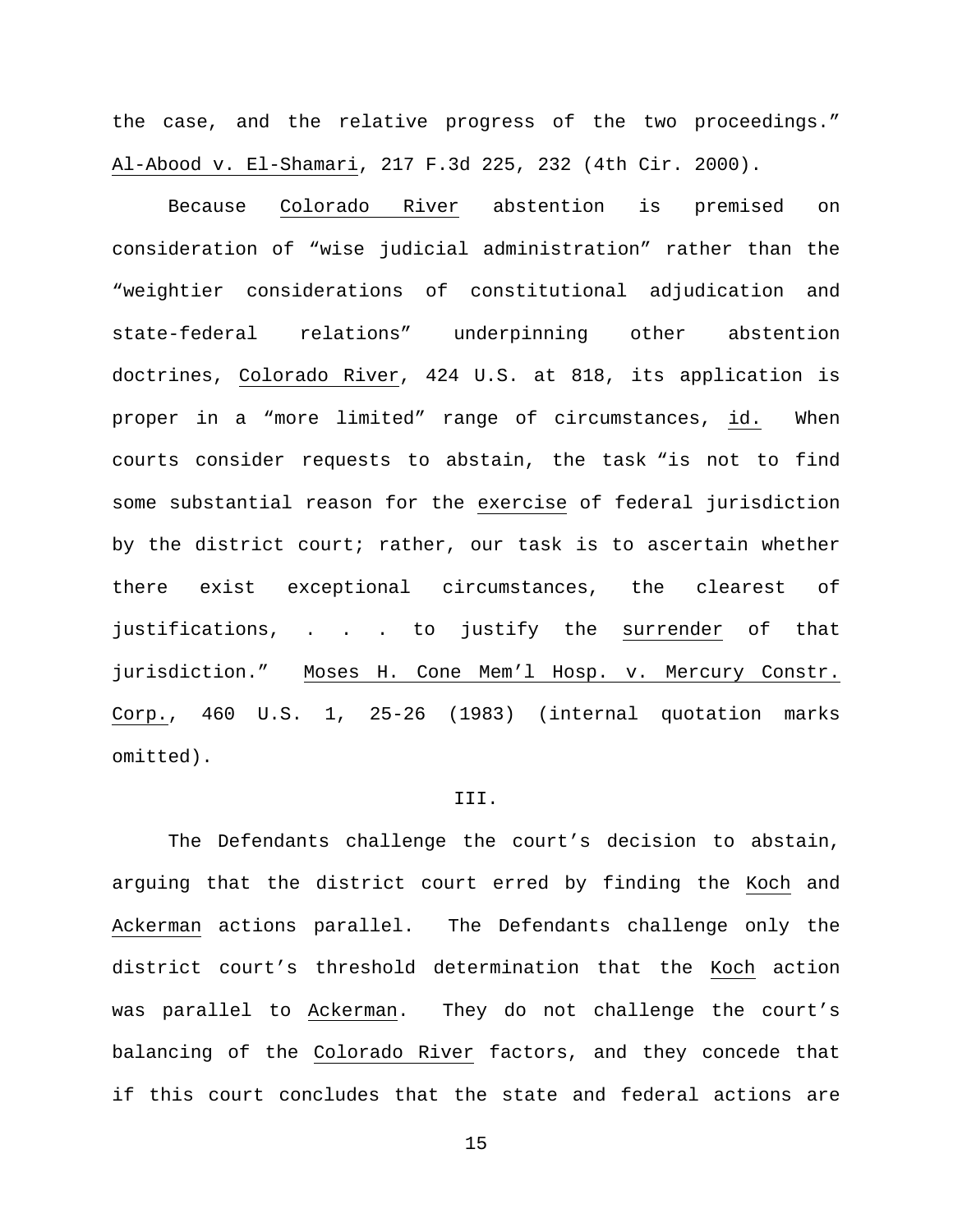parallel, then the district court's decision to abstain should be affirmed. See Brief of Appellants at 42-43 & n.135.

 State and federal actions are parallel "if substantially the same parties litigate substantially the same issues in different forums." Chase Brexton, 411 F.3d at 464 (internal quotation marks omitted). The Defendants agree that the Koch action as amended on December 1, 2011, is parallel to the Ackerman action, given that almost-the-same plaintiffs<sup>[2](#page-15-0)</sup> are suing the same defendants on the same state-law claims. The Defendants argue, however, that the amendment itself is void, and that the Ackerman action and the pre-amendment Koch action are not parallel. According to the Defendants, the amendment is void ab initio by operation of 28 U.S.C. 1446(d) and because the amendment could have been enjoined under the "expressly authorized" exception to the Anti-Injunction Act, 28 U.S.C. § 2283.

<span id="page-15-0"></span> $2$  All of the plaintiffs in Ackerman are plaintiffs in Koch, but the seven named plaintiffs in Koch are not plaintiffs in Ackerman. Because the claims of all plaintiffs can be resolved in the state proceeding, the fact that the federal action includes seven fewer plaintiffs than the state action does not prevent the actions from being parallel for Colorado River purposes. See Chase Brexton Health Servs., Inc. v. Maryland, 411 F.3d 457, 464 (4th Cir. 2005) (concluding that actions were not parallel where, inter alia, five federal plaintiffs were not parties to the underlying state proceedings and noting that "the parties involved [must] be almost identical").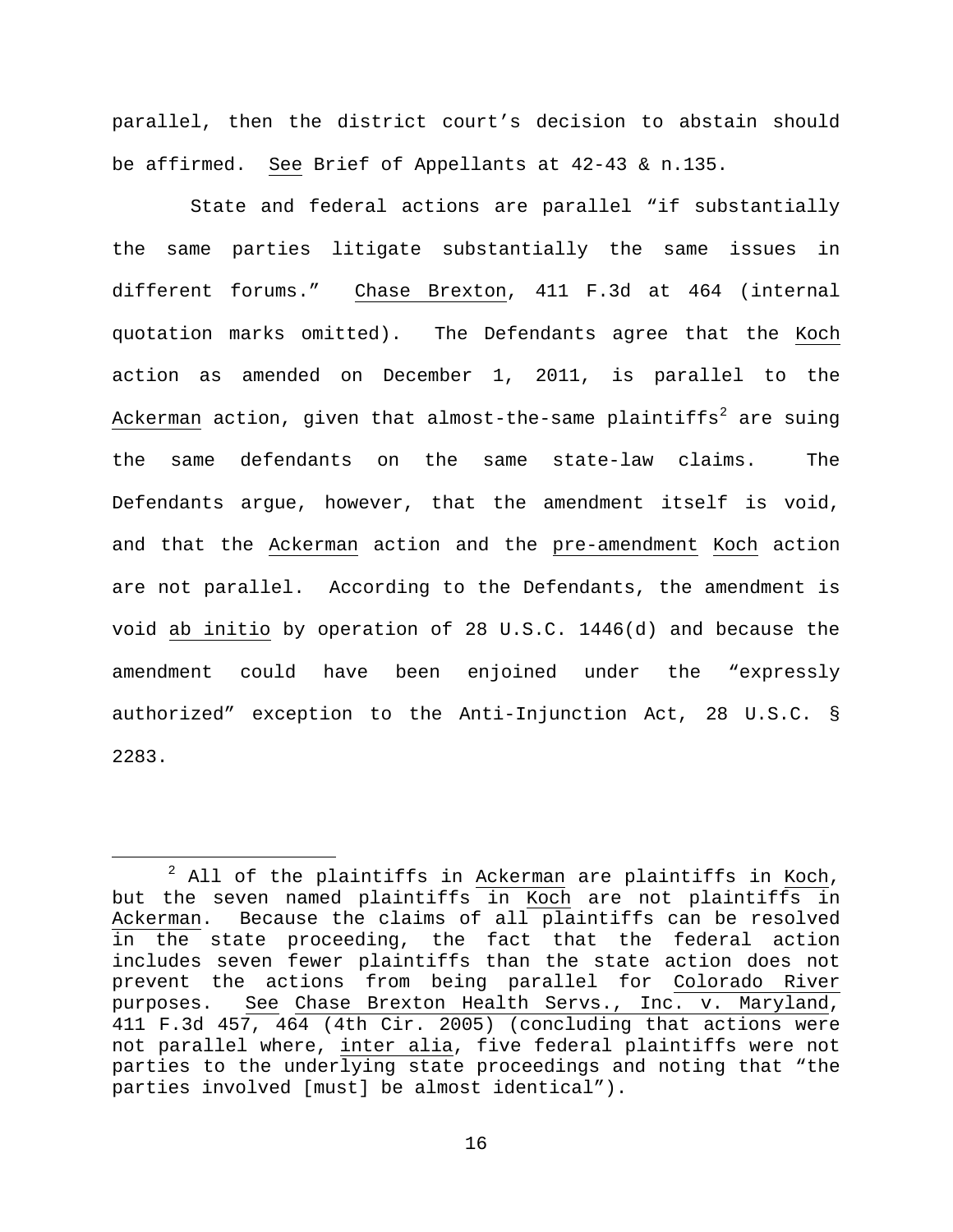Under § 1446(d), removing defendants must promptly provide written notice of the removal to opposing parties and to the state court. See 28 U.S.C. § 1446(d). The statute specifies that removal is effected by the filing of the notice of removal with the state-court clerk, at which point "the State court shall proceed no further unless and until the case is remanded." Id. (emphasis added). Defendants argue that under § 1446(d), any post-removal action taken by the state court is void. Although the Defendants have not sought an order invalidating the amendment from the state court or the district court, they argue that, even absent any injunction, the amendment to the Koch complaint was void ab initio because "[t]he § 1446(d) bar is self-acting." Brief of Appellants at 32.

Because § 1446(d) explicitly states that "the State court shall proceed no further" once removal is effected, 28 U.S.C. § 1446(d), we agree with the Defendants that the statute deprives the state court of further jurisdiction over the removed case and that any post-removal actions taken by the state court in the removed case action are void ab initio. See South Carolina v. Moore, 447 F.2d 1067, 1072-73 (4th Cir. 1971); accord Polyplastics, Inc. v. Transconex, Inc., 713 F.2d 875, 880 (1st Cir. 1983) ("[A]ny action taken by the Puerto Rico court after

A.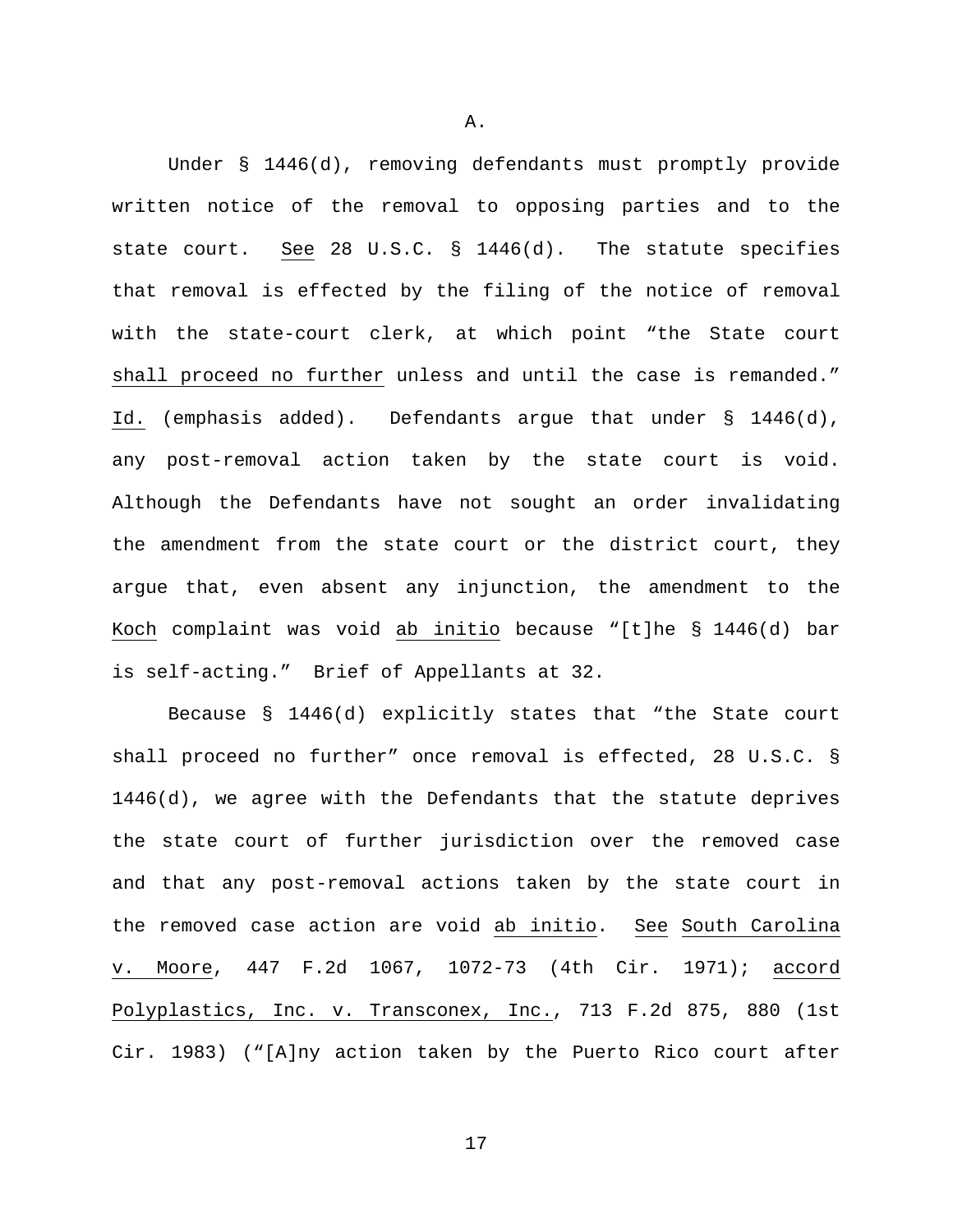removal was effected was a nullity anyway, with or without the order against further proceedings.").

Section 1446(d), however, speaks only in terms of the removed case. See 28 U.S.C. § 1446(d) ("Promptly after the filing of such notice of removal of a civil action . . . ." (emphasis added)); id. ("[T]he State court shall proceed no further unless and until the case is remanded." (emphasis added)). Because the statute focuses only on the removed case, it deprives the state court of jurisdiction and restricts the state court's actions only as to the removed case. See Kansas Pub. Emps. Ret. Sys. v. Reimer & Koger Assocs., Inc. ("KPERS"), 77 F.3d 1063, 1069 (8th Cir. 1996) ("[T]he removal statute only commands the state court to stay the case that was actually removed . . . ." (emphasis added)); Lou v. Belzberg, 834 F.2d 730, 740 (9th Cir. 1987) ("[A] federal court may enjoin the continued prosecution of the same case in state court after its removal." (emphasis added)). There simply is no language in the statute that reasonably can be interpreted as constraining the state court's authority over any case other than the case that was removed to federal court. Section 1446(d) may be selfacting, in that improper post-removal actions are void whether or not a court has so declared, see Polyplastics, 713 F.2d at 880, but it acts only within its reach. Because § 1446(d)'s prohibition against post-removal proceedings does not extend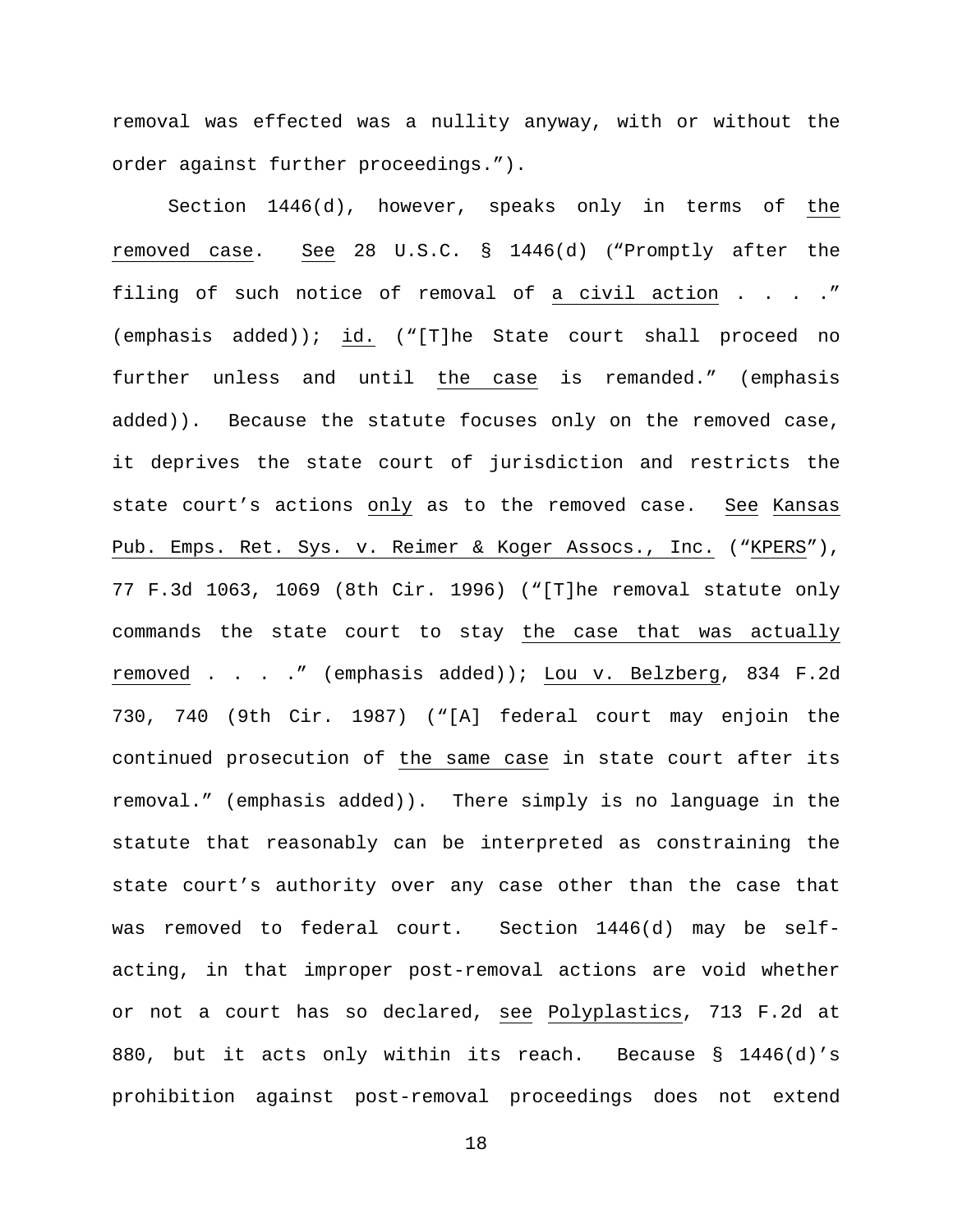beyond the removed case, § 1446(d) does not render void the December 1 amendment of the Koch action.

B.

Contrary to the Defendants' argument, our conclusion that § 1446(d) does not invalidate the amendment of the Koch complaint does not change when the Anti-Injunction Act is added to the mix. Before addressing the merits of this argument, we will first sketch out the basics of the Anti-Injunction Act and the district court's approach to the issue.

(1)

The Anti-Injunction Act provides that "[a] court of the United States may not grant an injunction to stay proceedings in a State court except as expressly authorized by Act of Congress, or where necessary in aid of its jurisdiction, or to protect or effectuate its judgments." 28 U.S.C. § 2283. The Act "is an absolute prohibition against enjoining state court proceedings, unless the injunction falls within one of [the] three specifically defined exceptions." Atlantic Coast Line R.R. Co. v. Brotherhood of Locomotive Eng'rs, 398 U.S. 281, 286 (1970). Because the Act reflects and respects "the fundamental constitutional independence of the States and their courts, the exceptions should not be enlarged by loose statutory construction." Id. at 287.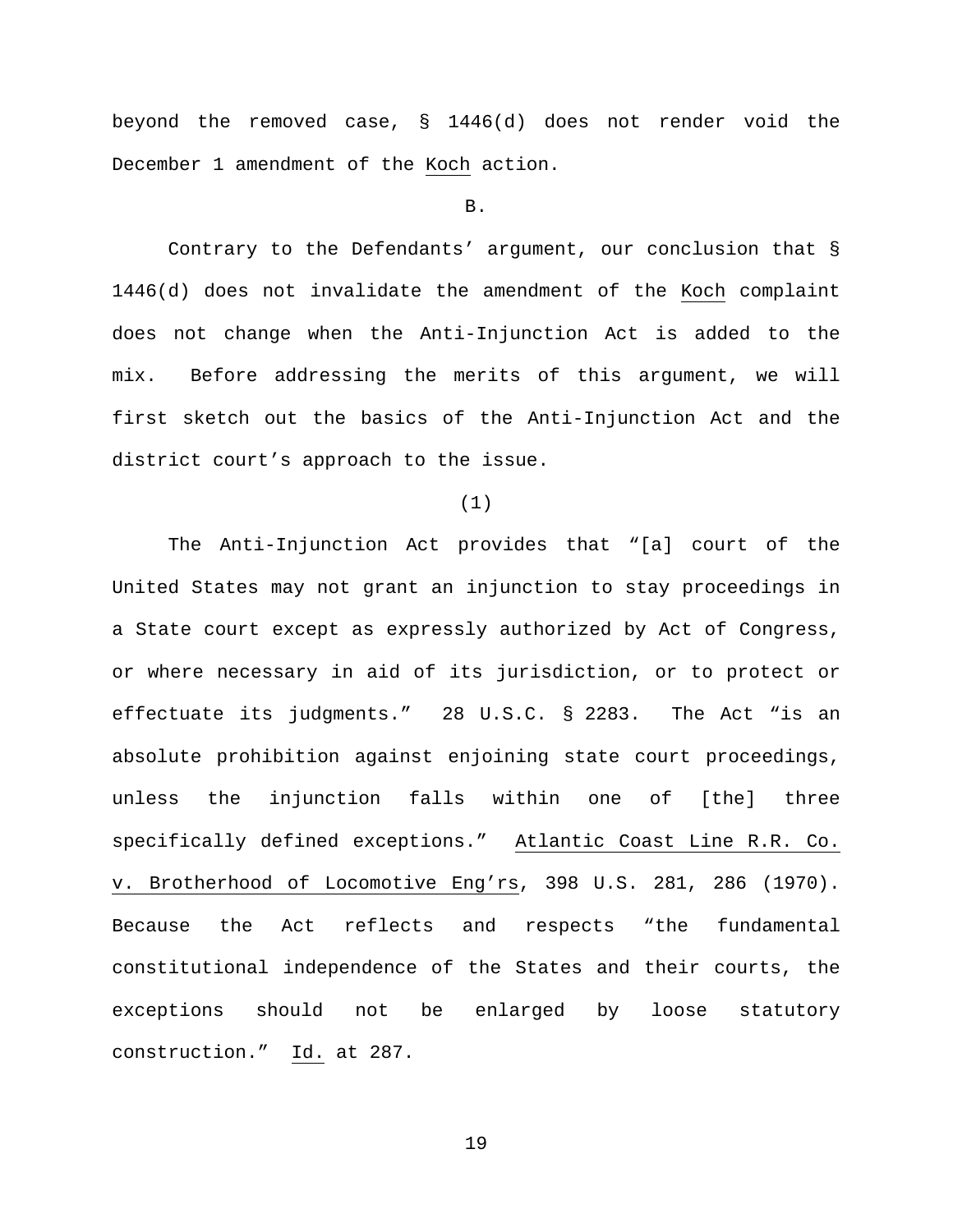At issue in this case is the Act's "expressly authorized" exception. A federal statute expressly authorizes an injunction of state-court proceedings when the statute creates "a specific and uniquely federal right or remedy, enforceable in a federal court of equity, that could be frustrated if the federal court were not empowered to enjoin a state court proceeding." Mitchum v. Foster, 407 U.S. 225, 237 (1972). Section 1446(d), with its "proceed no further" directive, has generally been understood to expressly authorize injunctions of state courts ignoring that directive. See id. at 234 & n.12; Fulford v. Transport Servs. Co., 412 F.3d 609, 612 (5th Cir. 2005).

Although this court has yet to address the issue, other courts have concluded that, under certain circumstances, § 1446(d) also authorizes injunctions against separate "copycat" actions – actions involving essentially the same parties and claims that are filed in state court after removal of the original action. See Quackenbush v. Allstate Ins. Co., 121 F.3d 1372, 1378 (9th Cir. 1997); KPERS, 77 F.3d 1070-71; Frith v. Blazon-Flexible Flyer, Inc., 512 F.2d 899, 901 (5th Cir. 1975); see also Davis Int'l, LLC v. New Start Group Corp., 488 F.3d 597, 605 (3d Cir. 2007) ("Courts considering the question have unanimously held that a plaintiff's fraudulent attempt to subvert the removal statute implicates the 'expressly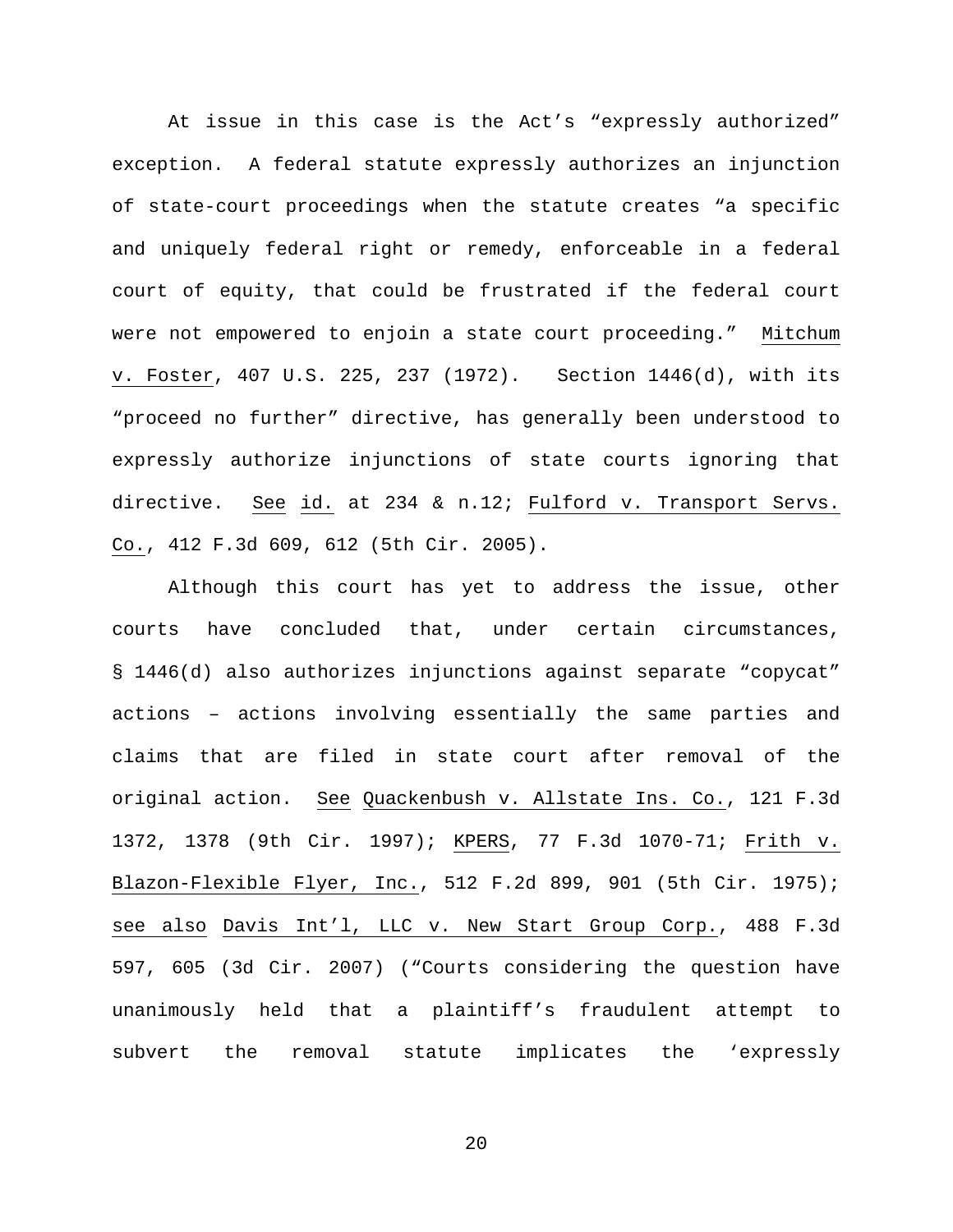authorized' exception to the Anti-Injunction Act and may warrant the granting of an anti-suit injunction.").

As the Ninth Circuit has observed, "[i]t would be of little value to enjoin continuance of a state case after removal and then permit the refiling of essentially the same suit." Lou, 834 F.2d at 741. Accordingly, these courts have held that § 1446(d) authorizes the issuance of an injunction against separate, state-court copycat proceedings commenced for the purpose of subverting federal jurisdiction over a removed case. See, e.g., KPERS, 77 F.3d at 1069 ("[A]fter removal the plaintiff cannot file essentially the same case in a second state action to subvert federal jurisdiction."); Lou, 834 F.2d at 741 ("[W]here a second state court suit is fraudulently filed in an attempt to subvert the removal of a prior case, a federal court may enter an injunction.").

The district court here began its analysis of the abstention with the question of whether the actions were parallel, which turned on whether the Koch Plaintiffs successfully amended their complaint or whether the amendment was void ab initio. See Ackerman, 821 F. Supp. 2d at 816. When considering the validity of the amendment, the district court noted that it had not issued an injunction of the Koch proceedings and that the Defendants had not even sought an injunction. See id. at 817. As to whether an injunction would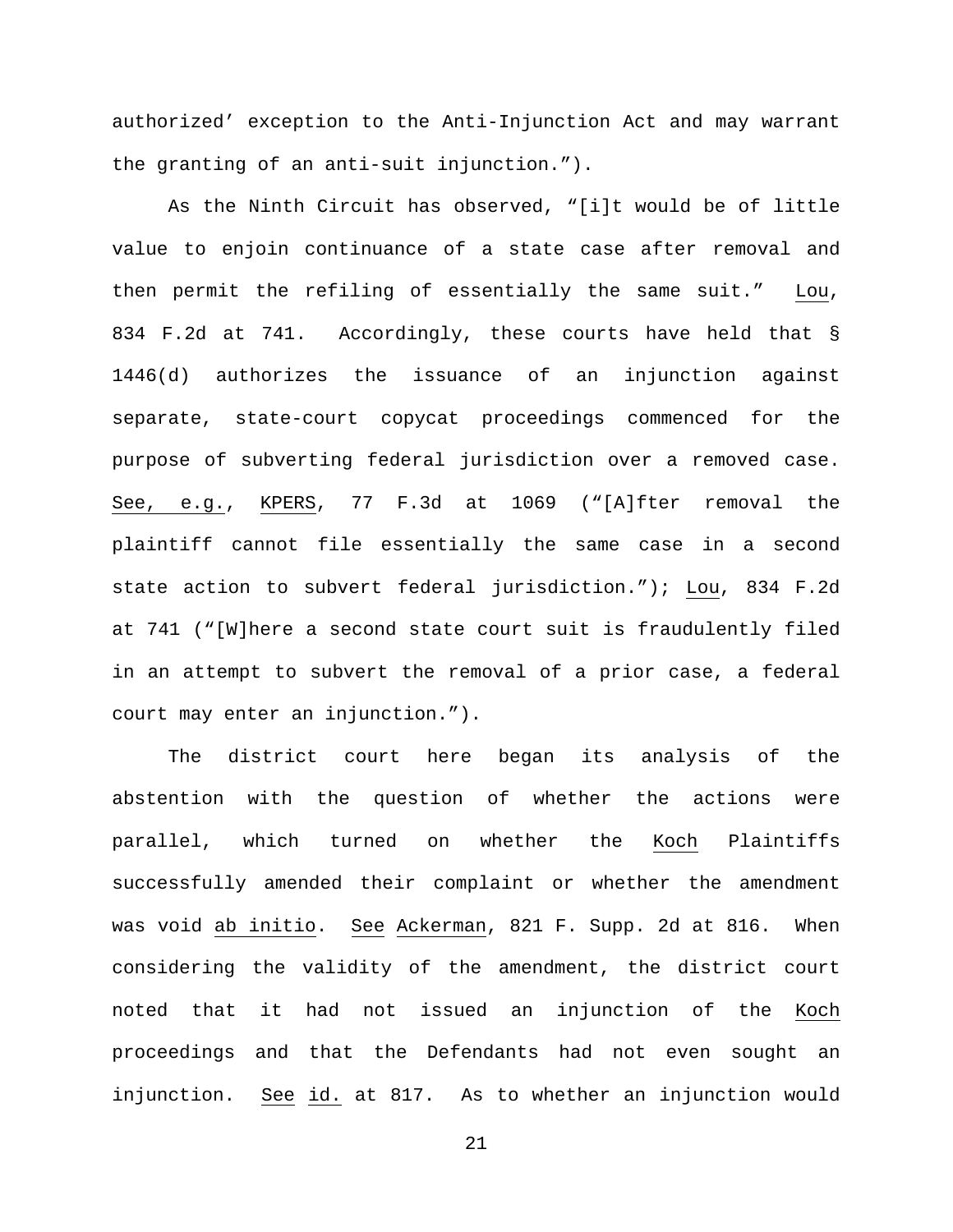be permissible under the Anti-Injunction Act, the court concluded, consistent with the line of cases discussed above, that the "expressly authorized" exception would permit an injunction in cases where the plaintiff "fraudulently files a second state lawsuit to undermine the removal statutes." Id. at 817 (internal quotation marks omitted). The court indicated, however, that the exception would not apply to the facts of this case:

[T]he Defendants have not sought, nor has this Court granted, an injunction of the Koch proceedings. Thus, nothing prohibits the state court from amending the Koch complaint to include the Plaintiffs here. Although the Plaintiffs concede that Koch was amended after the removal of this action "to blunt" the perceived "dilatory tactics of the Defendants," the amendment was not an attempt to fraudulently undermine the removal statutes. The Plaintiffs told the state court and the Defendants weeks before removal that Koch would be amended. Koch was not amended to obtain a favorable decision on an issue this Court has already decided, nor have the Plaintiffs misled the Court about the existence and amendment of Koch. Absent fraud, a secondary state action should not be enjoined.

The primary purposes of amending Koch were not to fraudulently defeat this Court's jurisdiction, but to comply with the state court's instructions and to ease<br>administration of the litigation after class administration of the litigation after class<br>decertification. The parties had already extensively The parties had already extensively litigated the matter in state court. . . . After decertification, the state court asked the Koch plaintiffs to amend Koch and file new actions for the former class members, which the court planned to consolidate after determining the budget, location, and other logistics of trial.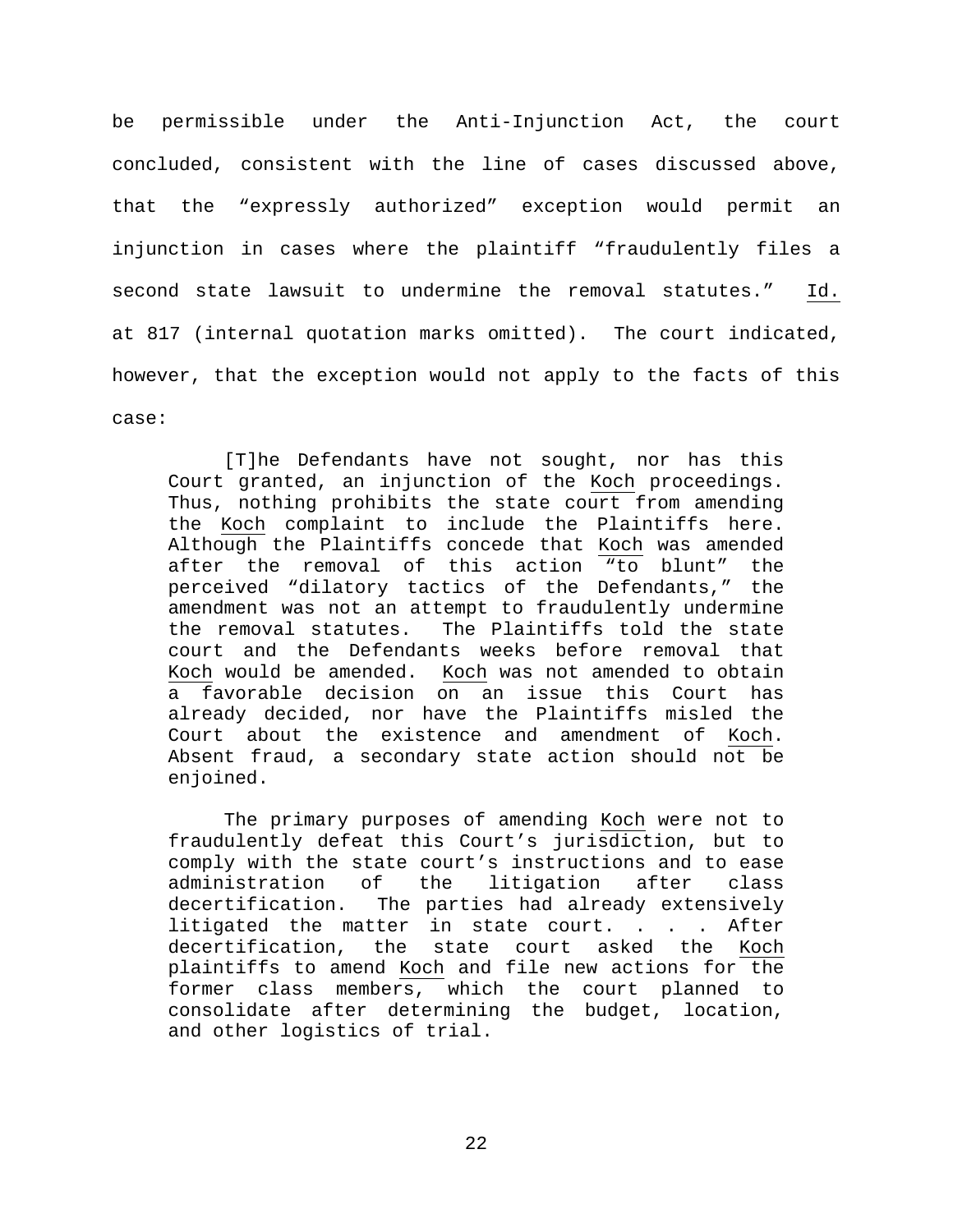Id. at 817-18 (citations omitted). The district court further explained that, even if an injunction were permissible under the Anti-Injunction Act, it would not exercise its discretion to enjoin proceedings in Koch: "[E]ven if an injunction were permissible, the Court would not be bound to issue it. In light of the unusual circumstances of this litigation, the Court finds that enjoining the Koch amendment would undermine the important goal of preserving an effective dual system of federal and state courts." Id. at 818 (citation and internal quotation marks omitted)).

(2)

The Defendants contend that the amendment of the Koch complaint was a clear attempt by the Plaintiffs to subvert removal jurisdiction and that an injunction barring proceedings on the amended complaint would be permissible under the "expressly authorized" exception to the Anti-Injunction Act. And in the Defendants' view, the fact that the amendment was enjoinable means that the amendment is void:

[I]f a state-court proceeding is prohibited by § 1446(d), that proceeding is automatically null [and] absolutely void, . . . whether enjoined or not. Thus, if a district court has the power to enjoin a nearly-but-not-quite-identical action filed in state court with intent to subvert the district court's jurisdiction over a previously removed action . . . then that second action, even though captioned differently and assigned a different docket number, must also be null [and] void . . . .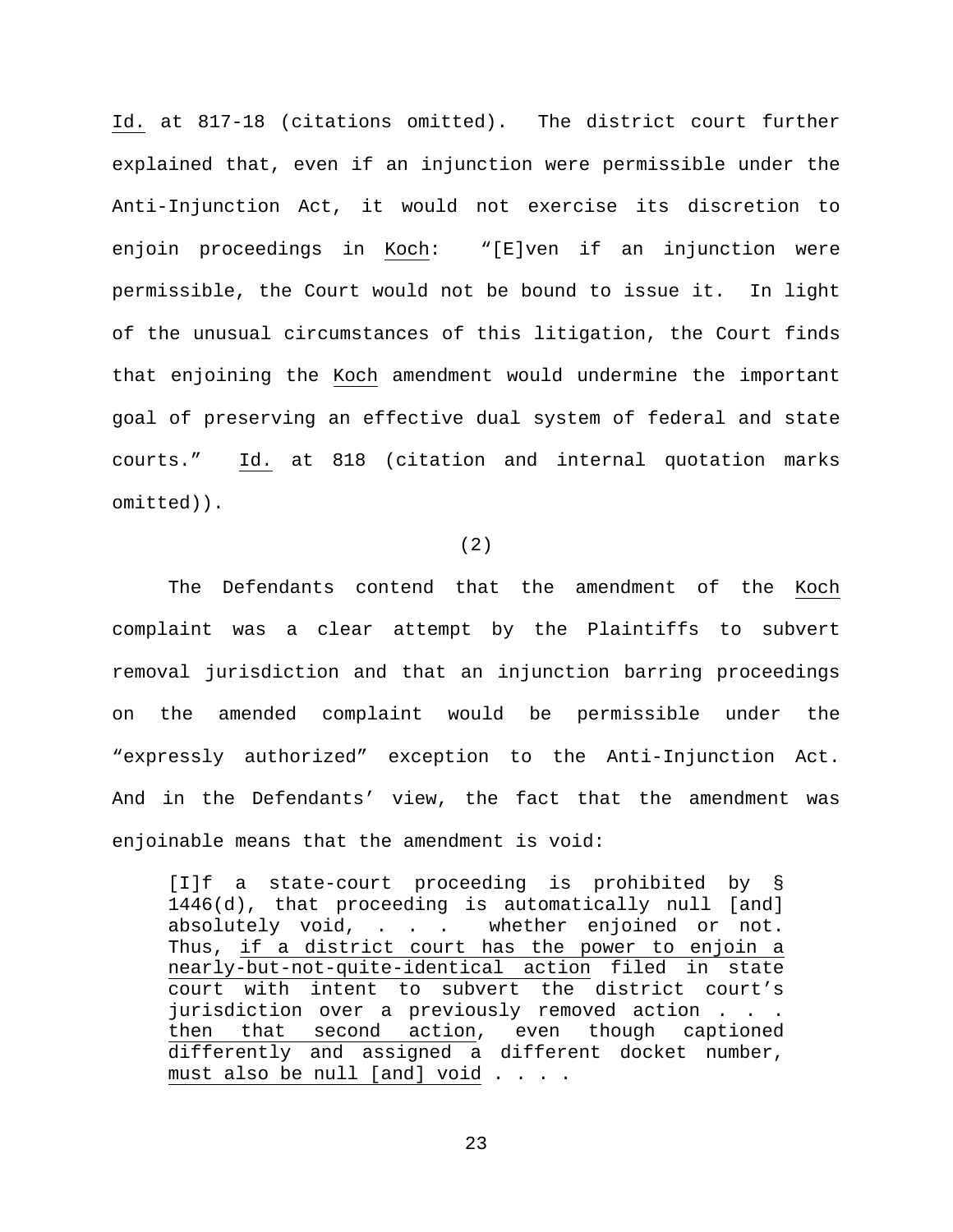Reply Brief at 6 (emphasis added; footnotes and internal quotation marks omitted).

We disagree. As discussed above, § 1446(d) invalidates post-removal actions taken in state court in the removed case, but it does not reach (and therefore does not invalidate) actions taken in cases other than the removed case. Section 1446(d) may serve as the statutory authority for an injunction against a separately filed copycat action, see, e.g., KPERS, 77 F.3d at 1069, but serving as the source of authority for injunctions that might be issued from time to time is not the same as invalidating from the get-go every action that might someday be enjoined.

When an exception to the Anti-Injunction Act is present, a district court may issue an injunction, but it is not required to do so. Because "principles of comity, federalism, and equity always restrain federal courts' ability to enjoin state court proceedings," In re Diet Drugs Prods. Liab. Litig., 369 F.3d 293, 306 (3d Cir. 2004), whether to enjoin state-court proceedings is always discretionary. See Chick Kam Choo v. Exxon Corp., 486 U.S. 140, 151 (1988) ("Of course, the fact that an injunction may issue under the Anti-Injunction Act does not mean that it must issue. On remand the District Court should decide whether it is appropriate to enter an injunction."). As discussed above, § 1446(d) does not render void state-court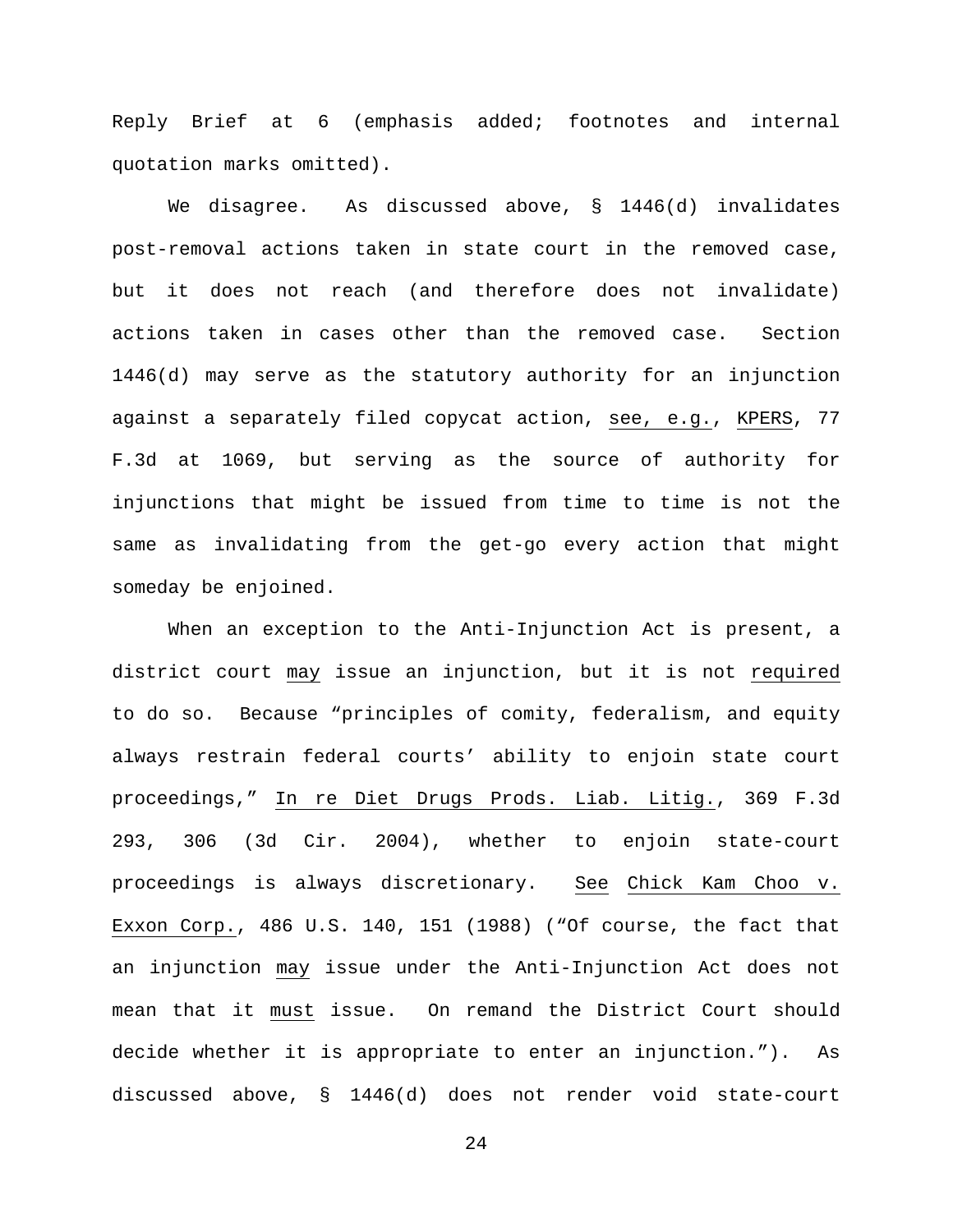actions taken in non-removed cases, and those actions may not be treated as if they were void simply because a district court might have elected to exercise its discretion to enjoin the state proceedings.

C.

For the reasons explained above, we reject the Defendants' claim that the amendment of the Koch complaint was void, whether by operation of § 1446(d) alone or by operation of § 1446(d) in conjunction with the "expressly authorized" exception to the Anti-Injunction Act.

The determination that the Koch amendment is not void effectively ends the inquiry into parallelism. The Defendants did not ask the state court or the district court to strike the amendment or to enjoin the Plaintiffs from proceeding on the amended Koch complaint, nor do they argue on appeal that the district court should have enjoined the Koch proceedings sua sponte. Because the amendment is not void under  $\S$  1446(d), we therefore have no basis to disregard the otherwise valid statecourt amendment of the Koch complaint. Accordingly, because the action now pending in state court is the Koch action as amended to include the Ackerman plaintiffs, the district court properly concluded that the actions are parallel for purposes of Colorado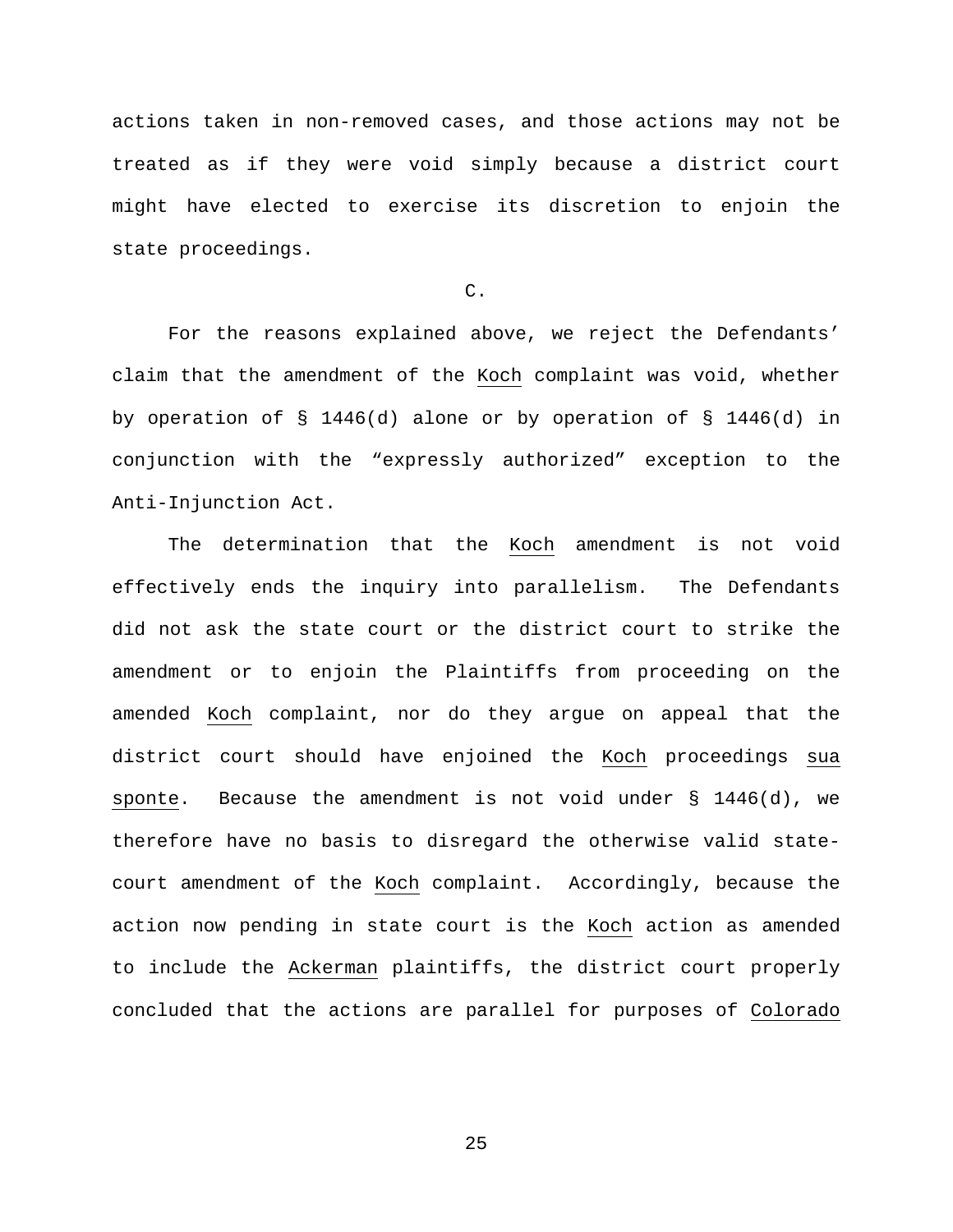River abstention.<sup>[3](#page-25-0)</sup> See Chase Brexton, 411 F.3d at 464 ("Suits are parallel if substantially the same parties litigate substantially the same issues in different forums." (internal quotation marks omitted)).

And the determination that the Koch and Ackerman actions are parallel effectively ends our inquiry into the court's decision to abstain. As previously noted, the Defendants explicitly do not challenge the district court's balancing of the Colorado River factors and concede that if the Koch amendment is not void, "the district court's decision to abstain and stay should be upheld." Brief of Appellant at 43 n.135.

## IV.

In the course of arguing that the amendment of the Koch complaint was void, the Defendants identify certain errors in the district court's analysis of the Anti-Injunction Act. They argue that the district court improperly required a tort-like intent to deceive, when all that is required to enjoin a copycat action is the intent to subvert removal jurisdiction, which the Defendants contend was conclusively established by the Plaintiffs' concession before the district court that the

<span id="page-25-0"></span><sup>&</sup>lt;sup>3</sup> The Defendants understandably do not argue that the temporary stay by the state court of proceedings in Koch pending resolution of this appeal prevents Koch from being parallel to Ackerman.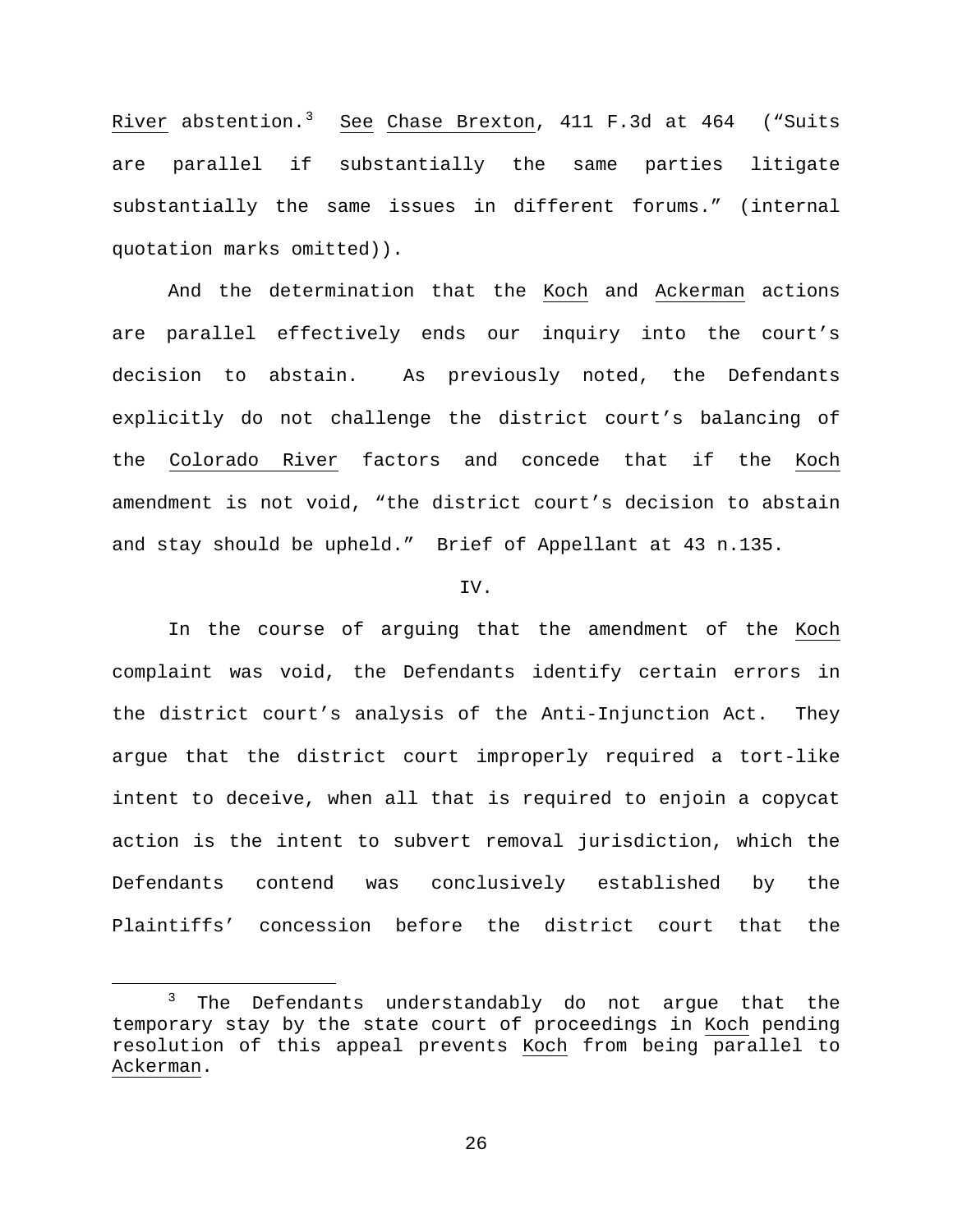amendment was intended to "blunt" the effect of the removal. The Defendants thus contend that the court clearly erred by finding as a factual matter that the Plaintiffs had no intent to subvert jurisdiction and erred by concluding that the "expressly authorized" exception was inapplicable.

As the Defendants argue, the Plaintiffs' conceded intent to blunt the removal might well be sufficient to establish the intent to subvert jurisdiction necessary to authorize an injunction under the Anti-Injunction Act. See, e.g., KPERS, 77 F.3d at 1069-70 & n.5 (explaining that in federal question cases, a plaintiff attempts to subvert federal jurisdiction when he seeks to have the claims in the removed case resolved in state court rather than federal court).

The issue in this case, however, is a bit more complicated than the Defendants would like it to be. As the district court noted, see Ackerman, 821 F. Supp. 2d at 818, there were some "unusual circumstances" that opened the door to federal involvement in this case: a state-court action not requested by the Koch Plaintiffs (the sua sponte decertification of the class action) and the Plaintiffs' compliance with the state court's request that it file the separate Ackerman complaint. These facts, of course, would not preclude a finding that the Plaintiffs intended to subvert jurisdiction. Nonetheless, even if the court's determination that the Plaintiffs did not intend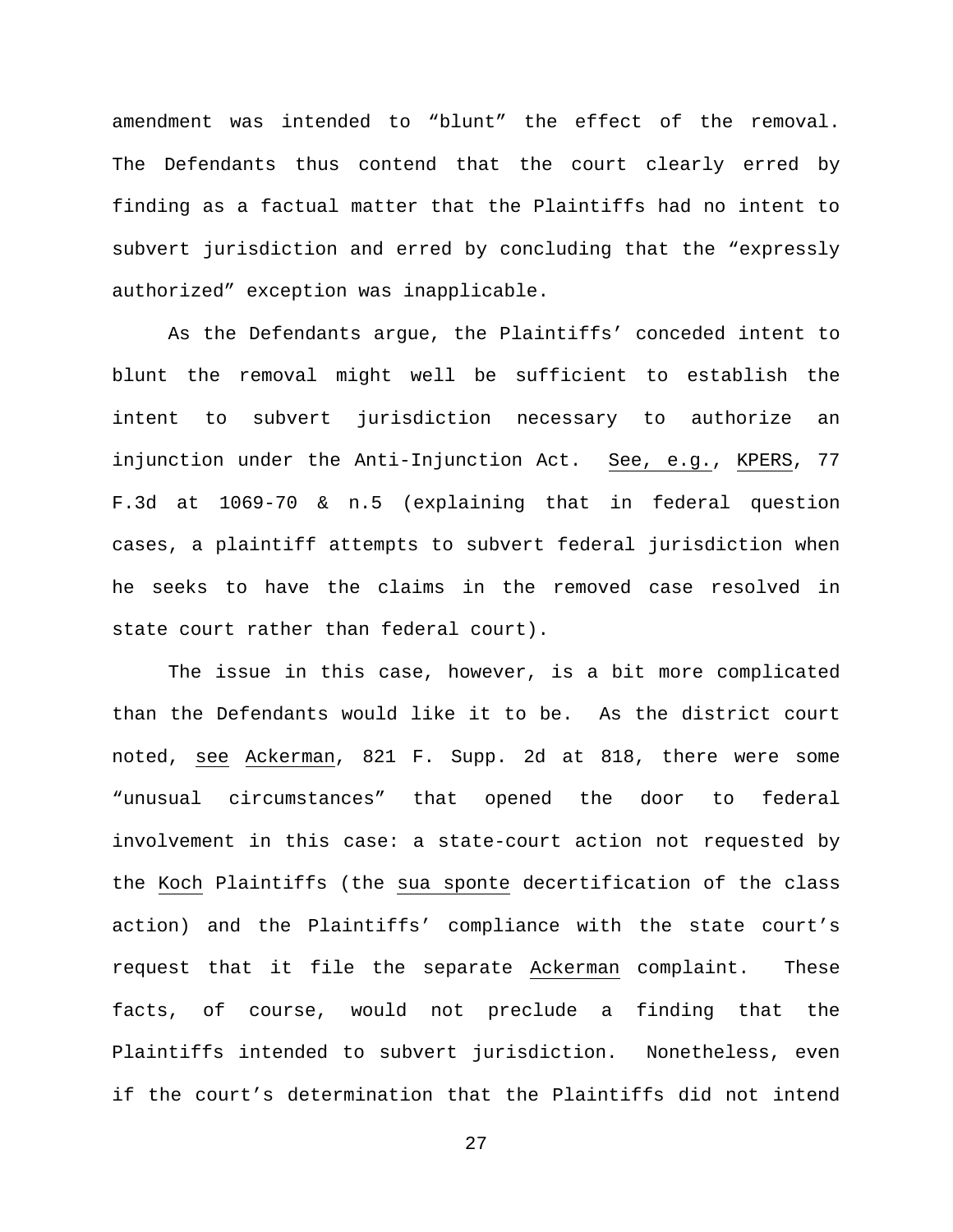to subvert jurisdiction was clearly erroneous, the district court clearly had the discretion to consider these "unusual circumstances" when determining the advisability of issuing an injunction permitted under the Anti-Injunction Act. Because the Anti-Injunction Act's "core message is one of respect for state courts," Smith v. Bayer Corp., 131 S. Ct. 2368, 2375 (2011), we believe it was within the district court's discretion to decide that the unusual circumstances behind the federal involvement in the matter would counsel against the issuance of an injunction. See id. ("[A]ny doubts as to the propriety of a federal injunction against state court proceedings should be resolved in favor of permitting the state courts to proceed." (internal quotation marks omitted)).

In the end, however, we do not think it necessary in this case to decide whether the court clearly erred when concluding that the Plaintiffs did not intend to subvert jurisdiction or otherwise erred when analyzing the scope of the "expressly authorized" exception to the Anti-Injunction Act, because the asserted errors in the district court's analysis of the exception played no role in the district court's resolution of the issues raised on appeal.

Although the district court indicated that the "expressly authorized" exception would not apply to this case, the court's analysis did not stop there. The court also explained that even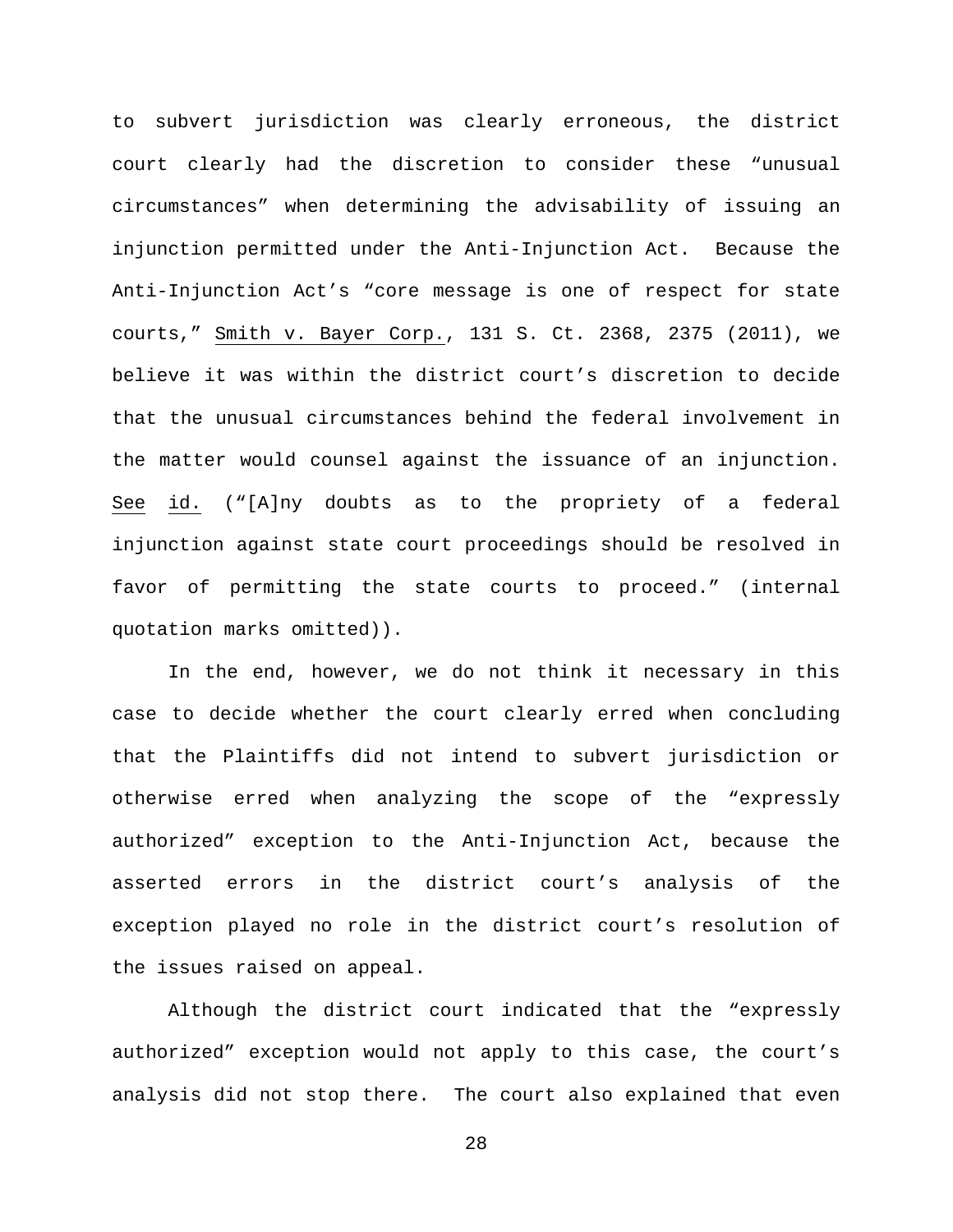if an injunction were permissible under the Anti-Injunction Act, it would decline to issue one. See Ackerman, 821 F. Supp. 2d at 818 ("In light of the unusual circumstances of this litigation, the Court finds that enjoining the Koch amendment would undermine the important goal of preserving an effective dual system of federal and state courts." (internal quotation marks omitted)). The district court's resolution of the Anti-Injunction Act question therefore turned not on the court's arguably incorrect understanding of the "expressly authorized" exception, but on the court's unchallenged-on-appeal determination that an injunction would not be advisable even if permissible.

Moreover, the errors identified by the Defendants have no bearing on the only abstention issue the Defendants raise on appeal – whether the Koch amendment was void, such that the state and federal actions were not parallel. Even if we assume that § 1446(d) authorizes an injunction of separate actions filed for the purpose of subverting federal jurisdiction and that the amendment here was indisputably an attempt to subvert federal jurisdiction, those assumptions only establish that an injunction would be permissible under the "expressly authorized" exception to the Anti-Injunction Act. But as we have already explained, the abstract enjoinability of the Koch amendment does not establish that the amendment was void.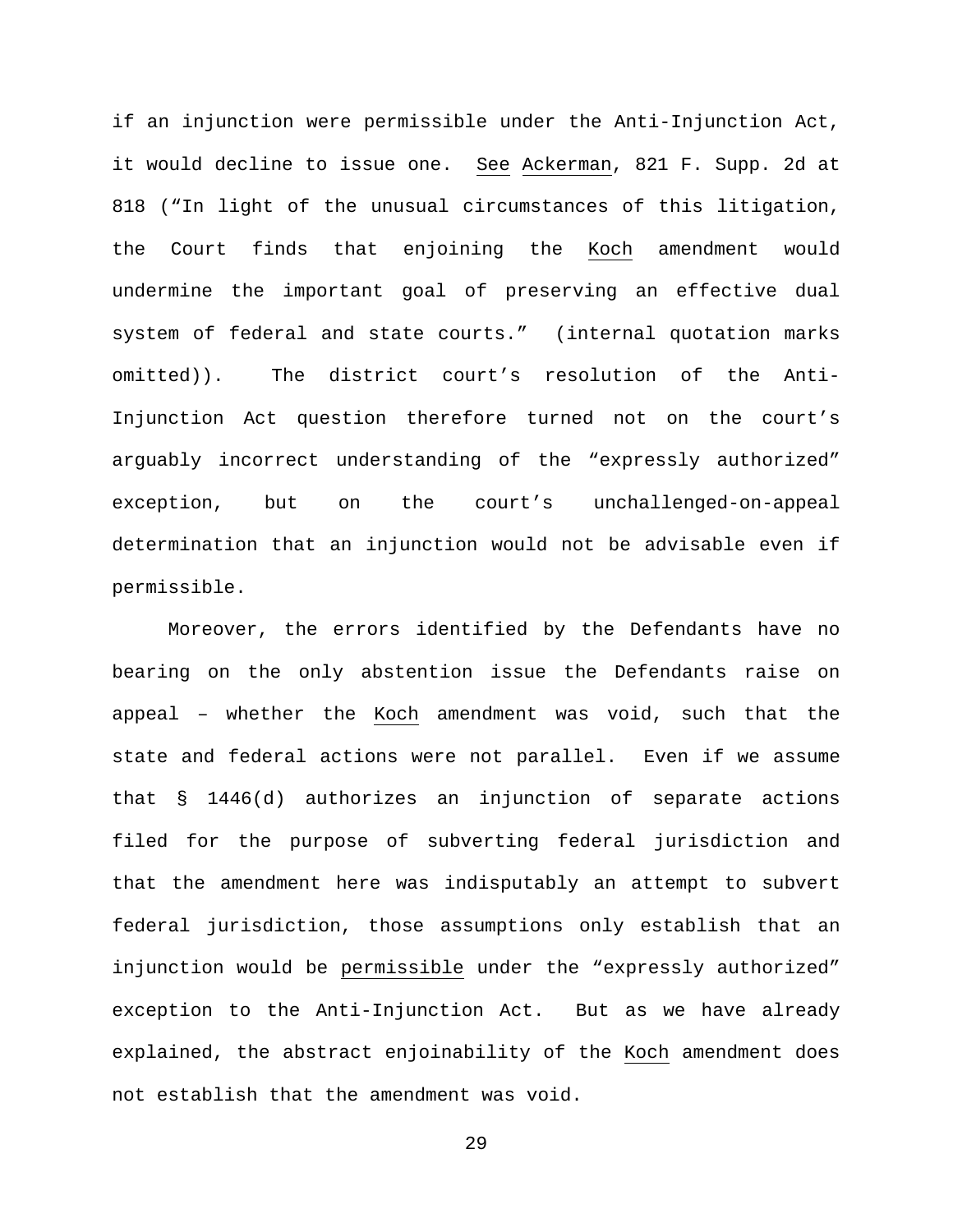At bottom, this case is about abstention, not the Anti-Injunction Act. The Defendants did not ask the district court to enjoin the Koch proceedings, do not argue on appeal that the district court erred by not issuing an injunction sua sponte, and do not ask us to issue an injunction of the state-court proceedings. The Anti-Injunction Act came into the case only indirectly, when the Defendants opposed Plaintiffs' abstention request by arguing that the amendment was void, and the Defendants pursue the issue on appeal only in the context of their claim that the enjoinability of the Koch amendment renders it void. Under these circumstances, we believe it prudent to leave the questions about the precise scope and applicability of the "expressly authorized" exception for another case where the issues are properly presented.

### V.

To summarize, we hold that 28 U.S.C. § 1446(d) affects only the jurisdiction of the state court only with regard to the case actually removed to federal court. Because Koch was not removed, the state court maintained jurisdiction over it, and the amendment to the complaint in that case was not void ab initio. That the district court might have had authority to issue an injunction striking the amendment does not make the amendment void when the district court never issued an injunction. The district court thus was correct to consider the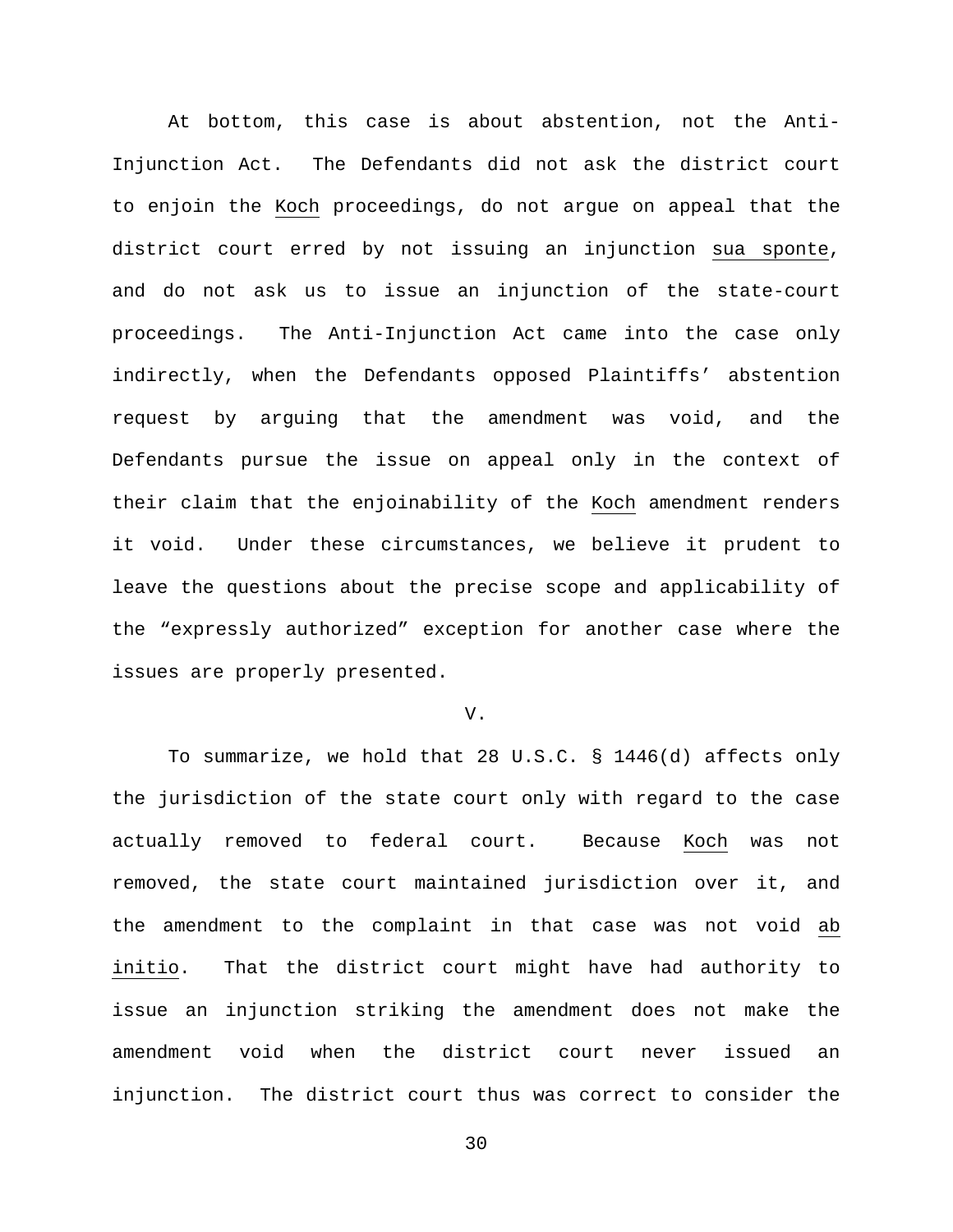amended Koch complaint in determining whether the Koch and Ackerman actions were parallel, and the court did not abuse its discretion when concluding that exceptional circumstances warranted abstention in favor of the pending Koch action. Accordingly, for the foregoing reasons, we hereby affirm the district court's order.

## AFFIRMED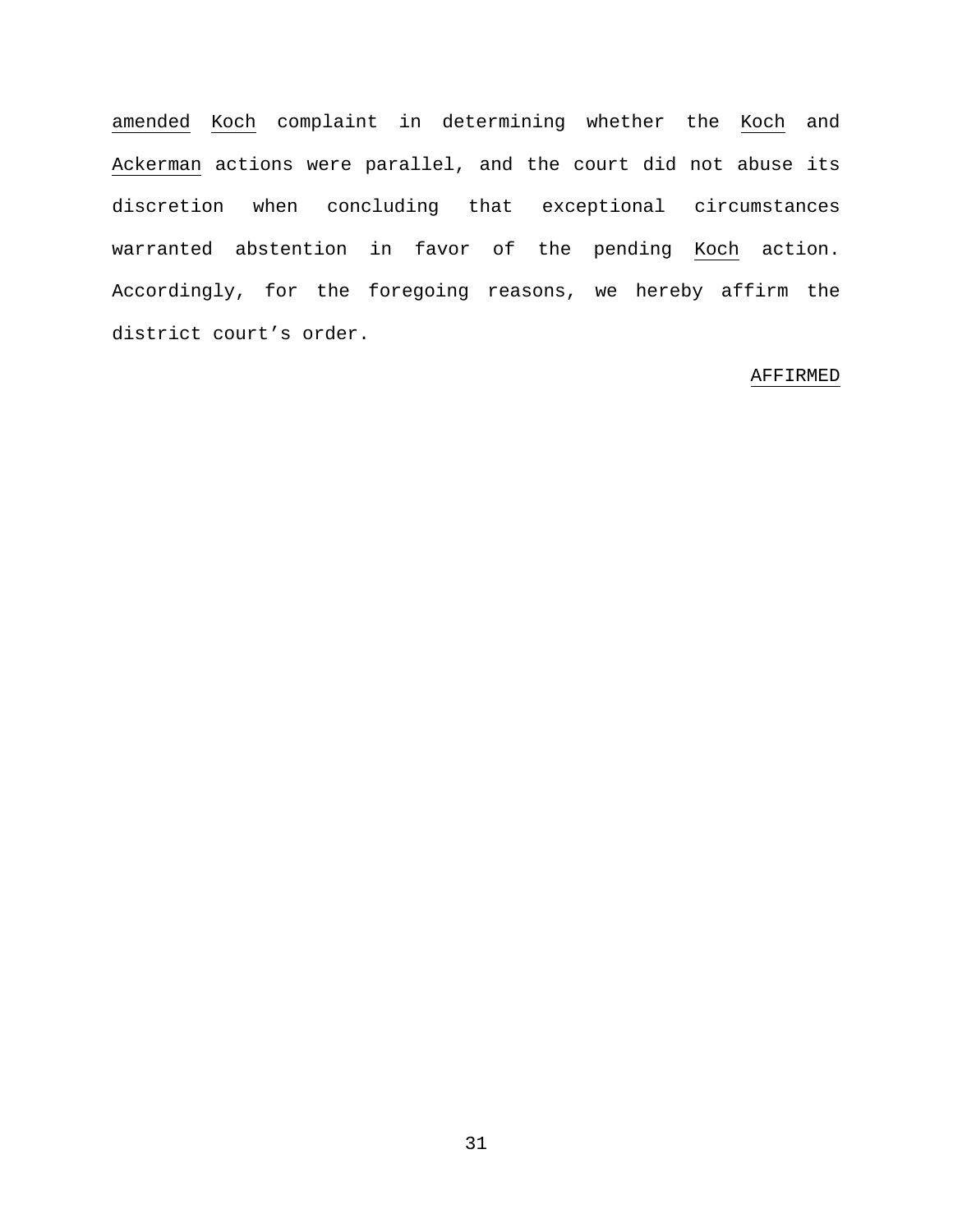DUNCAN, Circuit Judge, concurring in the judgment:

I admire the majority's deft circumnavigation of serious errors of fact and law in pursuit of an ultimately defensible result. I write separately because the district court's errors were so many and of such significance that I cannot share the majority's confidence that they did not contribute to that result. More importantly, I believe that leaving those errors not only unaddressed but unacknowledged will allow, if not encourage, their repetition.

My fundamental concern with the majority's opinion is that in its magnanimity to a profoundly flawed disposition below, it omits critical facts at the expense of our well-established obligation to exercise the jurisdiction that we have. See Colorado River Water Conservation Dist. v. United States, 424 U.S. 800, 813, 817 (1976) (federal courts have a "virtually unflagging obligation" to exercise jurisdiction absent "exceptional circumstances"). For example, it fails to recognize the significance of the Energy Policy Act of 2005 in its analysis; it cites the Act only once, and even then merely in passing in explaining the procedural history of the case. See Majority Op. at 11.

By way of further example, I fully agree with the majority's conclusion that the removal statute, 28 U.S.C. § 1446(d), is not self-acting, and that the Koch amendment was not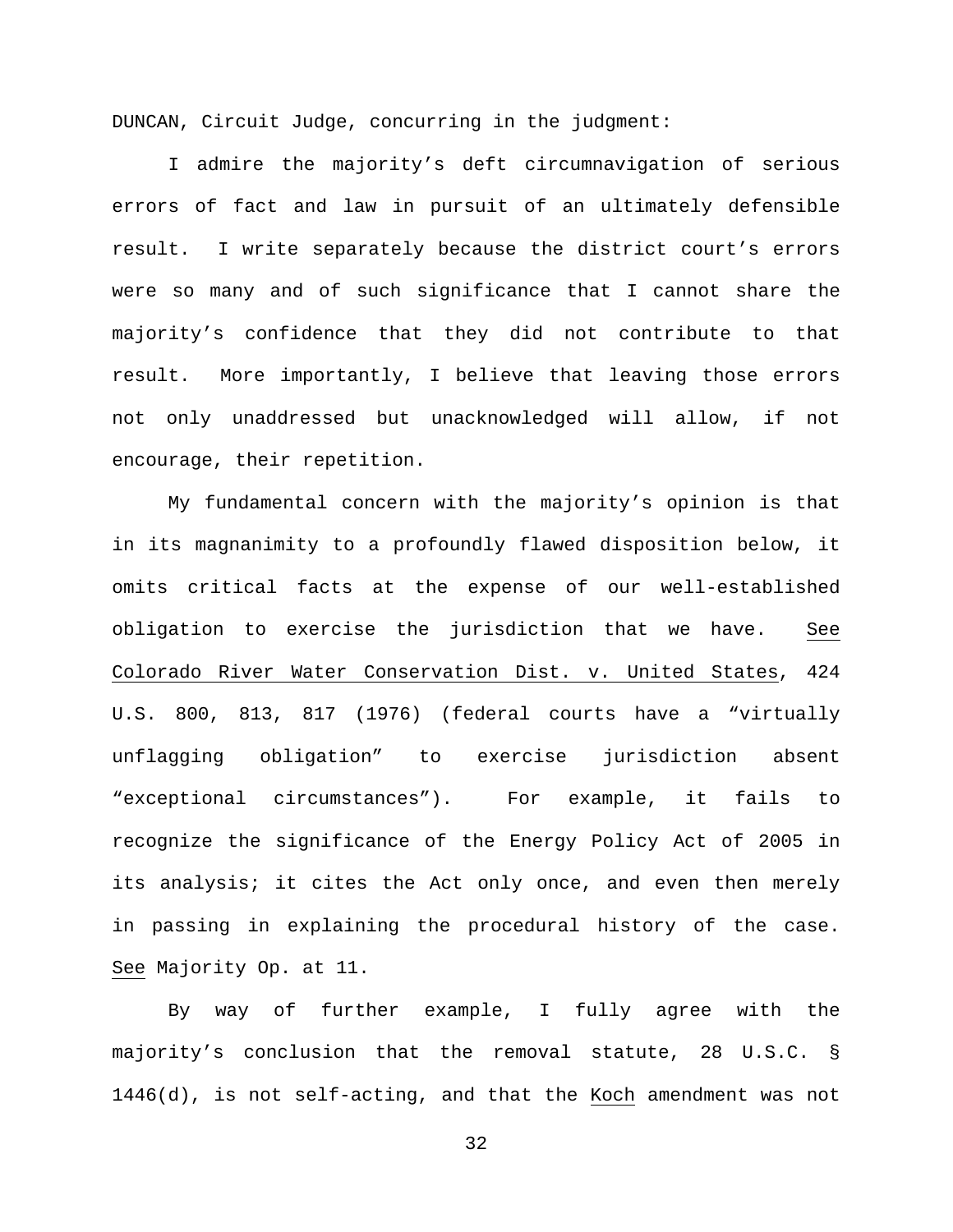void ab initio. See Majority Op. at 17-18. However, I feel compelled to point out what the majority does not: the futility of Defendants' seeking an injunction to bar the amendment, when the district court erroneously believed it lacked authority to grant one. Indeed, Defendants had no reason to request such an injunction in advance of Plaintiffs' motion, and instead had every reason to believe there was no need to seek one because the state court action had been stayed.

I concur in the judgment because of my respect both for my colleagues and for our deferential standard of review. However, I set forth the district court's errors in some detail here because I believe it to be incumbent upon us to provide such guidance and in the hope that it will discourage their reoccurrence.

## I.

### A. Error of Fact

I believe the district court's finding of fact regarding the propriety of Plaintiffs' amendment of the Koch complaint is clearly erroneous. The district court concluded that "[t]he primary purposes of amending Koch were not to fraudulently defeat this Court's jurisdiction, but to comply with the state court's instructions and to ease administration of the litigation after class decertification." 821 F. Supp. 2d 811,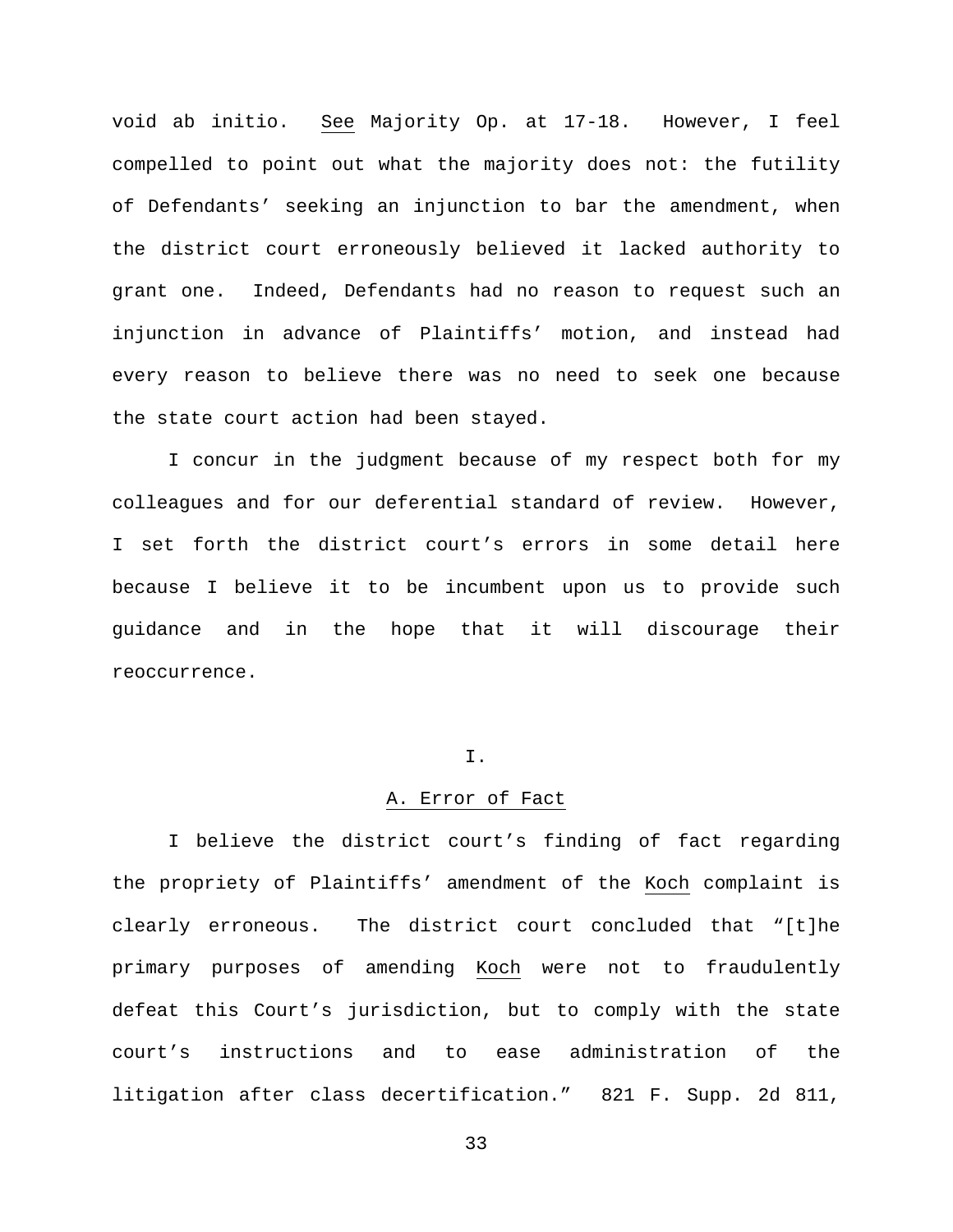818 (D. Md. 2012). However, Plaintiffs conceded all that need be shown to establish an improper intent by stating that they filed the amendment "to blunt the perceived dilatory tactics of the Defendants,"--i.e., to subvert Defendants' proper removal of the Ackerman action. See id. Regardless of any other asserted purposes, Plaintiffs have acknowledged that they acted with the intent to defeat federal jurisdiction over their claims. This error is particularly significant because of the stringency with which abstention analysis is to be applied.

## B. Errors of Law

1.

I fully understand the majority's preference for avoiding dealing with the district court's view of its authority (or lack thereof) under the Anti-Injunction Act, 28 U.S.C. § 2283 (the "AIA"). I am far less sanguine that the court's confusion in that regard did not contribute to its ultimate conclusion. I therefore feel the issue requires consideration.

To start, nothing in the text of the AIA requires that a defendant request an injunction issued under one of its exceptions. Rather, the AIA states simply: "A court of the United States may not grant an injunction to stay proceedings in a State court except as expressly authorized by Act of Congress, or where necessary in aid of its jurisdiction, or to protect or effectuate its judgments." 28 U.S.C. § 2283 (emphasis added).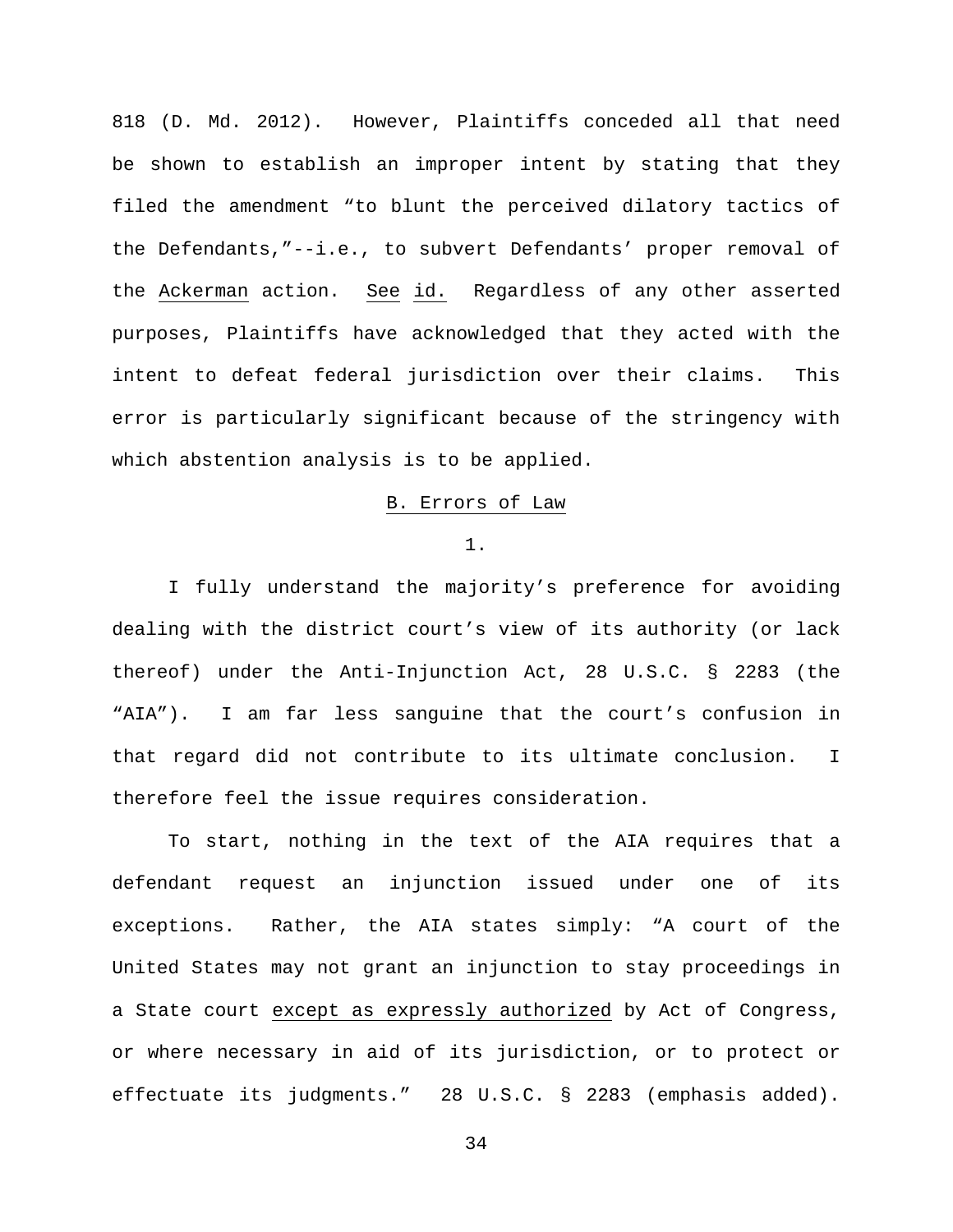The plain meaning of this language is that one circumstance in which the district court may enjoin a state court proceeding arises when the court has been "expressly authorized" to do so by Congress, $<sup>1</sup>$  $<sup>1</sup>$  $<sup>1</sup>$  which generally has nothing to do with whether or</sup> not a party explicitly sought the injunction.

As the Supreme Court has explained, the AIA "is a necessary concomitant of the Framers' decision to authorize, and Congress' decision to implement, a dual system of federal and state courts. It represents Congress' considered judgment as to how to balance the tensions inherent in such a system." Chick Kam Choo v. Exxon Corp., 486 U.S. 140, 146 (1988). It would seem to me inconsistent with this careful scheme to render a federal court's authority to enjoin a state proceeding entirely dependent on strategic decisions made by the parties, rather

<span id="page-34-0"></span> $1$  As the majority explains, it is well established that the removal statute provides the necessary express authorization in certain circumstances. See Majority Op. at 19-20. By establishing that removal is effected by a defendant's filing a notice of removal in state court, and ordering that "the State court shall proceed no further unless and until the case is remanded," 28 U.S.C. § 1446(d) expressly authorizes a federal court to enjoin the continued prosecution of the same case in state court after it is removed. See Mitchum v. Foster, 407 U.S. 225, 234 & n.12 (1972); Vendo Co. v. Lektro-Vend Corp., 433 U.S. 623, 640 (1977) (plurality opinion). The majority also acknowledges, as did the district court (ostensibly), that many courts have extended this express authorization to "copycat" state court after removal, permitting injunctions to prevent a plaintiff from filing exactly the same case in state court after it is removed, particularly where the latter is filed with the intent to subvert federal jurisdiction. See Majority Op. at 20-21.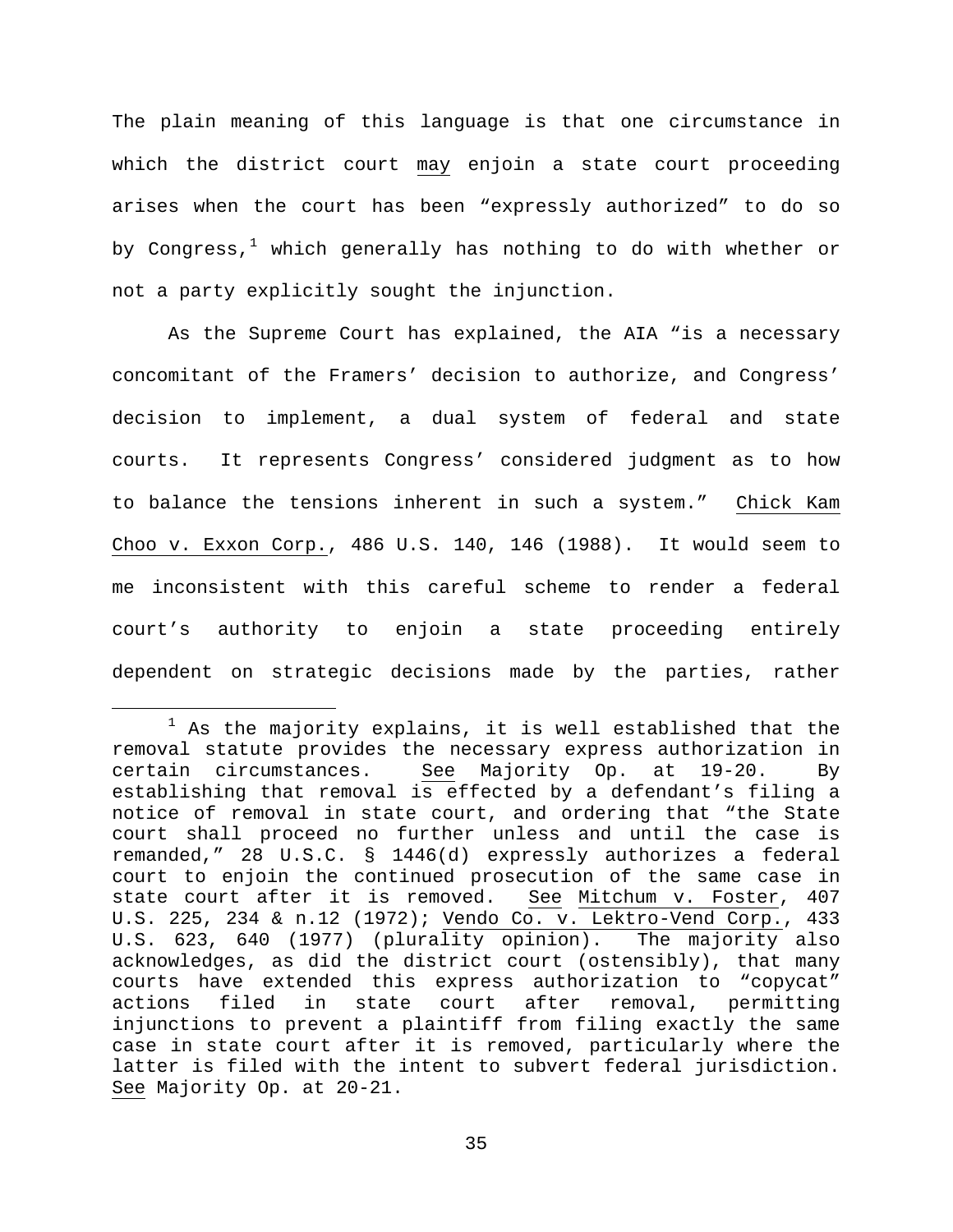than on the "considered judgment" of Congress embodied in the AIA.

Furthermore, interpreting the AIA in other contexts, the Supreme Court has made clear that, where it is not barred by the Act, a federal court's authority to enjoin a state court proceeding is bounded only by the court's sound discretion, not by the precise procedural mechanism employed by a party to the action. See McFarland v. Scott, 512 U.S. 849, 858 (1994) (affirming the district court's discretion to issue a stay of execution under the AIA's "expressly authorized" exception even where the defendant had not filed a formal habeas corpus petition, because 28 U.S.C. § 2251 provides the requisite express authorization). $^{2}$  $^{2}$  $^{2}$  Accordingly, unlike the district court, I would not find Defendants' failure to explicitly request an

<span id="page-35-0"></span> $2$  Further support for viewing the district court's authority to enjoin a state proceeding, where the court is "expressly authorized," as inherent and independent rather than subservient to a party's request, may be found in the All-Writs Act, which affirmatively grants federal courts license to "issue all writs necessary or appropriate in aid of their respective jurisdictions and agreeable to the usages and principles of law." 28 U.S.C. § 1651(a). In this context, courts have recognized that injunctions exist outside of the traditional<br>injunction framework governed by Fed. R. Civ. P. 65. See In re injunction framework governed by Fed. R. Civ. P. 65. Baldwin-United Corp., 770 F.2d 328, 338-39 (2d Cir. 1985) (contrasting the concerns motivating ordinary injunctions with those underlying injunctions issued under the All-Writs Act "to<br>prevent . . . parties from thwarting the court's ability to . . . parties from thwarting the court's ability to reach and resolve the merits of the federal suit before it").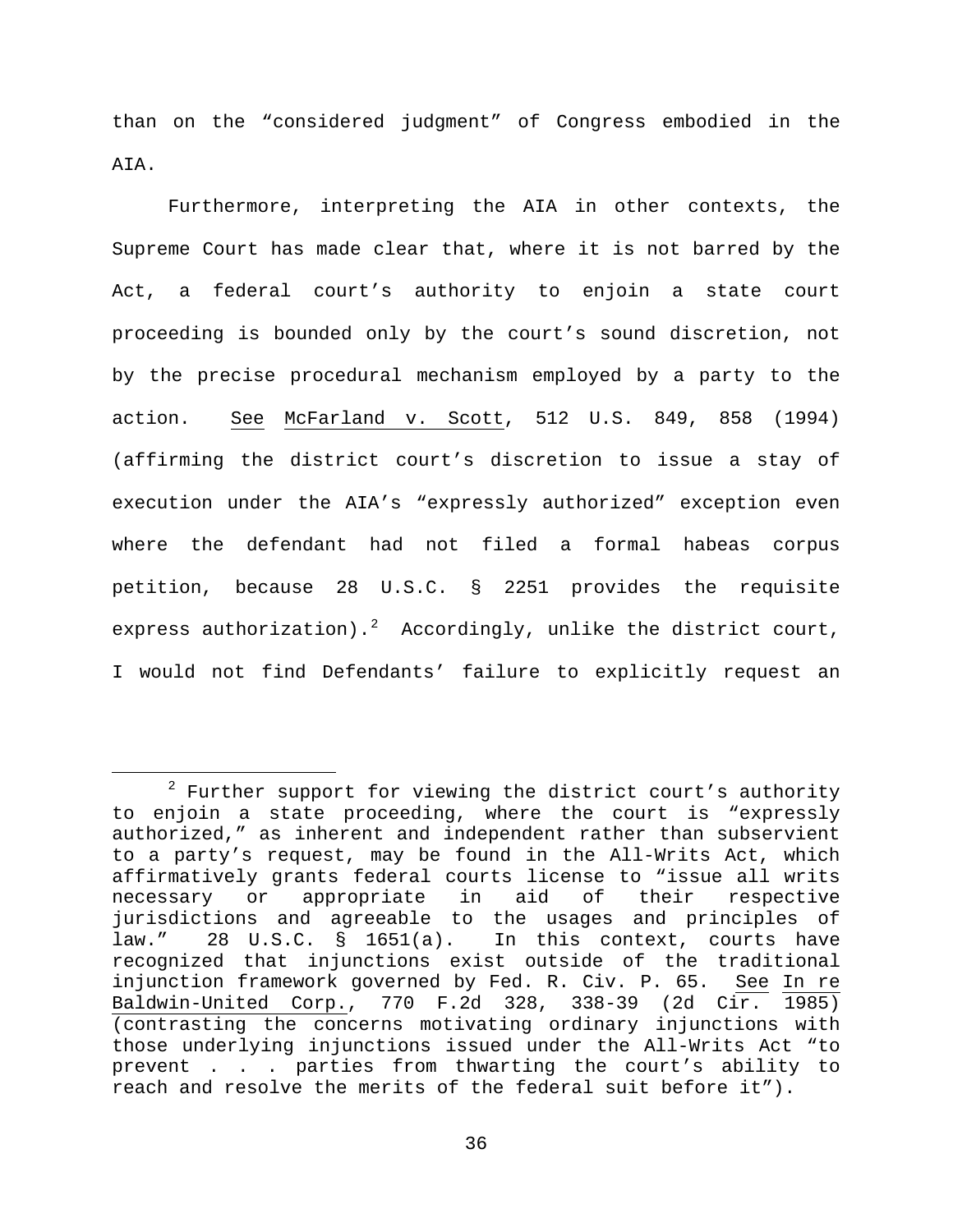injunction in opposing Plaintiffs' motion determinative, or even persuasive, on the facts of this case.

The district court went on to say that even if it had the authority to grant an injunction, it would not have done so. Here, the district court's analysis, although perhaps ultimately defensible in its conclusion, is troubling because it misconstrues the removal statute and ignores the policy goals behind that statute.

2.

This brings me to a second legal error apparent in the district court's reasoning. As part of its misreading of the removal statute, the district court concluded, in my view erroneously, that the Ackerman claims as amended to the Koch action would not be removable. This was apparently relevant to the district court's analysis because it allowed the court to distinguish the Koch amendment from what it "may appear to be," that is, "'an end run around 28 U.S.C. § 1446(d),'" 821 F. Supp. 2d at 818 (citation omitted), and to downplay the import of federal jurisdiction over the properly removed Ackerman action. The court thus attributed this case's presence in federal court to bad luck, or perhaps bad strategy: "Had the Plaintiffs merely amended Koch--rather than filing this separate action--the Defendants would not have been able to remove these claims." Id.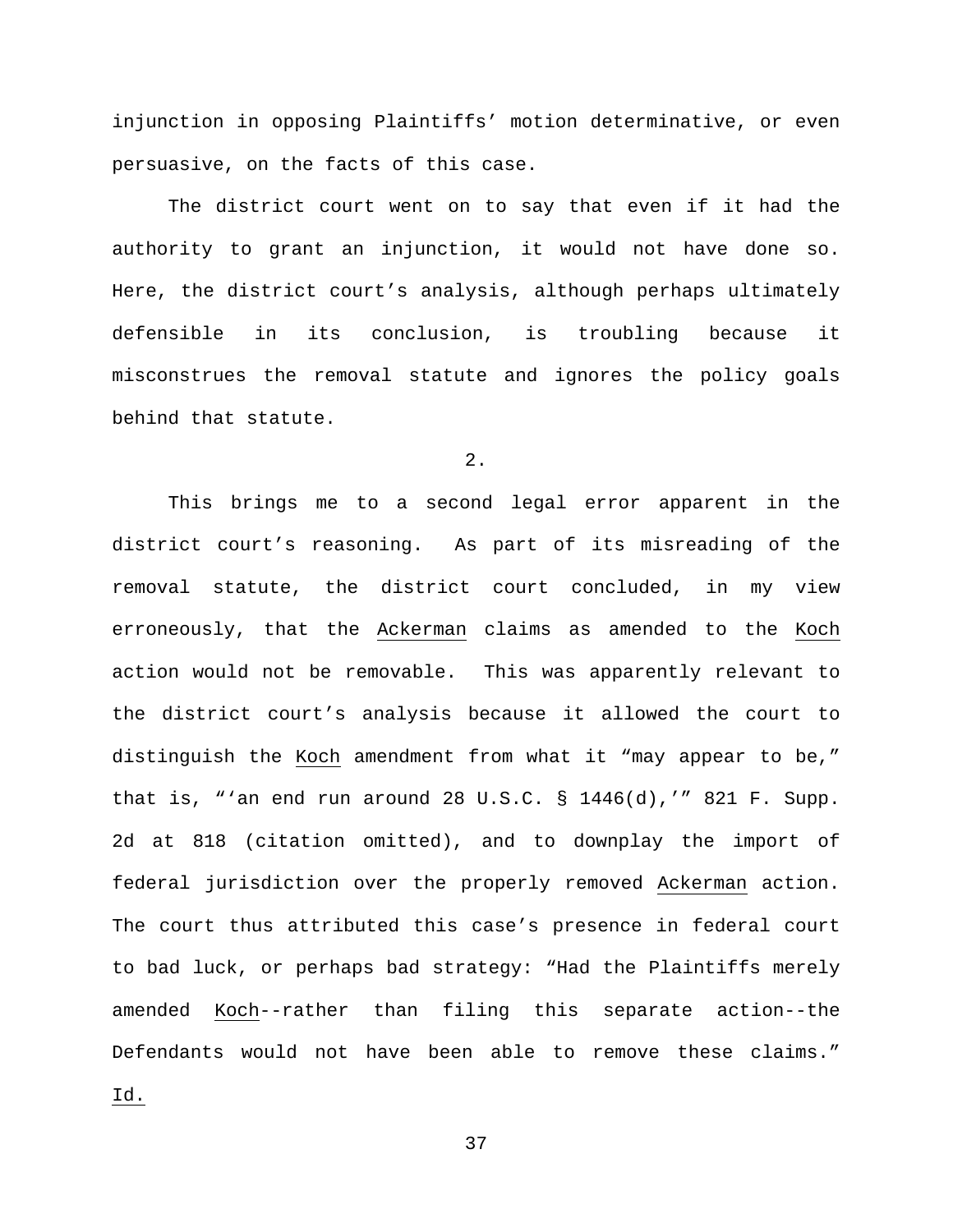The district court's statements do not comport with my reading of the Energy Policy Act of 2005, which the majority does not address at all. As it relates to MTBE cases, the Act memorializes certain Congressional findings regarding the role of the Clean Air Act Amendments of 1990 in causing the fuel industry to make investments in MTBE production capacity and delivery of MTBE-containing gasoline to consumers. See Pub. L. No. 109-58, § 1502, 119 Stat. 594. The Act also allows for the removal of MTBE-related "claims and legal actions filed after the date of enactment." Id.  $\S$  150[3](#page-37-0) (emphasis added).<sup>3</sup> This right of removal must apply to the Ackerman claims because they are MTBE-related claims filed after August 8, 2005, which is all that § 1503 requires. If Congress intended to provide removal only for independent legal actions filed after the date of enactment, it would not have included the word "claims" in the text of the Act, which is otherwise redundant given that any claim that is removable must be contained within some sort of legal action.

<span id="page-37-0"></span> <sup>3</sup> Initial drafts also included "a safe harbor provision retroactively limiting or even eliminating liability for MTBE producers and distributors." In re MTBE Prods. Liab. Litig., 674 F. Supp. 2d 494, 498 (S.D.N.Y. 2009) (citing 149 Cong. Rec. S15212 (daily ed. Nov. 20, 2003) (statement of Sen. Diane Feinstein)). Following objections from members of Congress, a compromise was attained whereby the safe harbor was replaced by § 1503's right of removal. Id.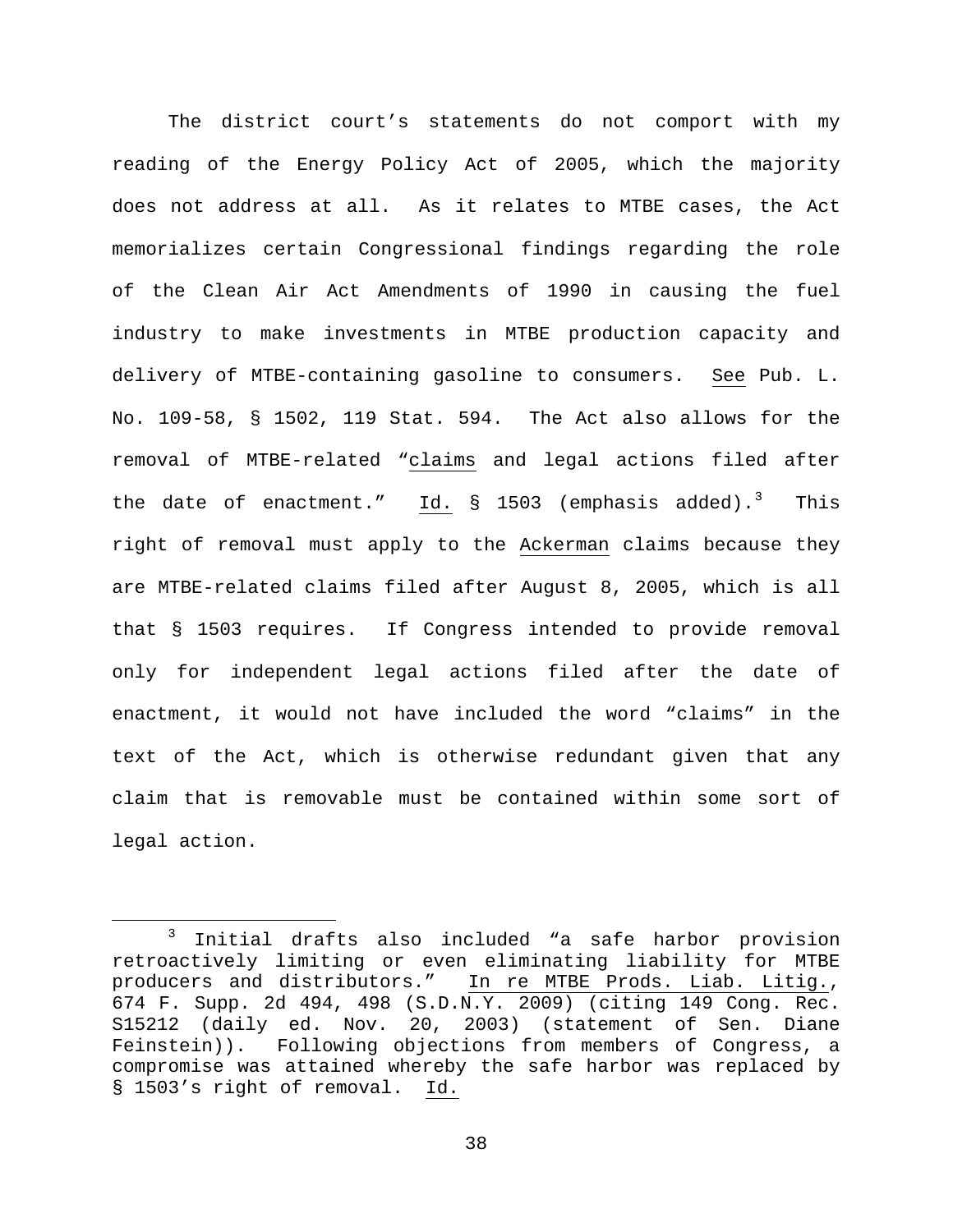As soon as the class of property owners in Koch was decertified, all of the non-named class members--the future Ackerman Plaintiffs--were effectively severed from any involvement in that action. Whether these individuals subsequently chose to file their claims as an amendment to the Koch action, as more than 750 individual actions, or as one separate action later consolidated with Koch, does not change the fact that these were newly filed claims.

# 3.

Though the limitations period for the Ackerman Plaintiffs' claims was tolled by the pendency of the putative class action in Koch, their claims do not relate back to the original Koch filing. On this point the district court erred yet again. See 821 F. Supp. 2d at 818-19. The Ackerman Plaintiffs' claims are new causes of action seeking distinct damages based on individualized harm. See Grand-Pierre v. Montgomery Cnty., 627 A.2d 550, 553-54 (Md. Ct. Spec. App. 1993) ("When amendment is sought to add a new party to the proceedings . . . any cause of action as to that party is, of course, a new action. . . . Unless the additional plaintiff[s] will merely be sharing in the damage award, and not 'pyramiding' the original amount requested, relation back will not be applied[.]"). Given that the new claims were first filed as an independent legal action in Ackerman, it is difficult to see how the district court could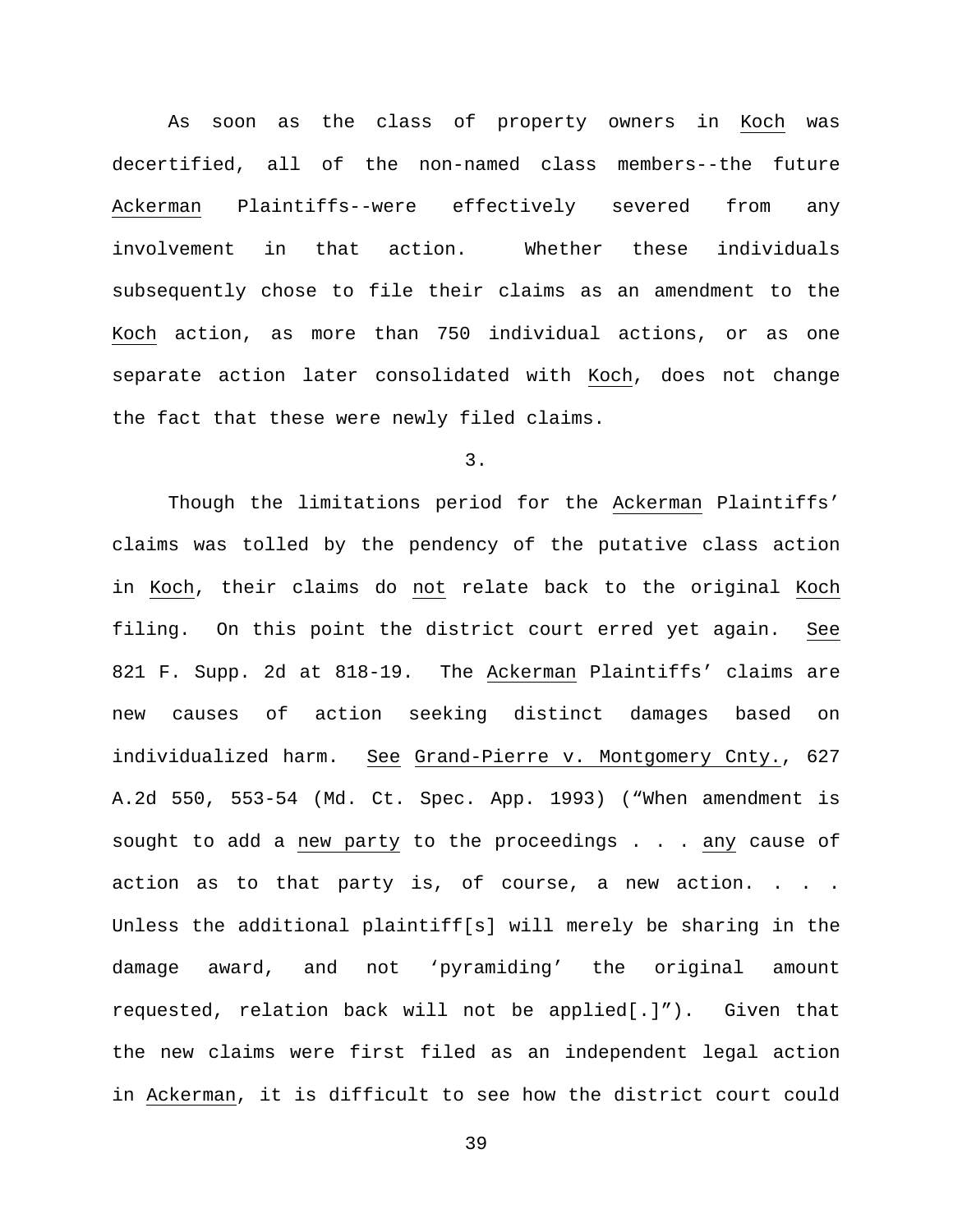justify its finding that they merely sought to share in the Koch Plaintiffs' damages request.

Indeed, pursuant to 28 U.S.C. § 1446(b)(3), the thirty-day removal window is revived for circumstances such as these, in which it may be ascertained from a party's filing that a case has become newly removable. Thus, the plain language of both the Energy Policy Act of 2005 and the removal statute bolsters the conclusion that the post-amendment Koch action would be removable. This in turn supports the exercise of federal jurisdiction over the Ackerman Plaintiffs' claims.

Consequently, contrary to the district court's determination, we cannot blame the creation of this procedural quagmire on Plaintiffs' accidental misstep, nor some instruction of the state court, nor Defendants' failure to explicitly request an injunction. Rather, responsibility lies with Plaintiffs' deliberate manipulation of federal jurisdiction, which we ultimately permit, but unfortunately without an explanation of the serious concerns implicated.

### II.

The removal process utilized by Defendants on the Ackerman Plaintiffs' claims is consistent with the principles of comity embodied in the AIA, as well as the preference inherent in the Energy Policy Act of 2005 to allow defendants to litigate MTBE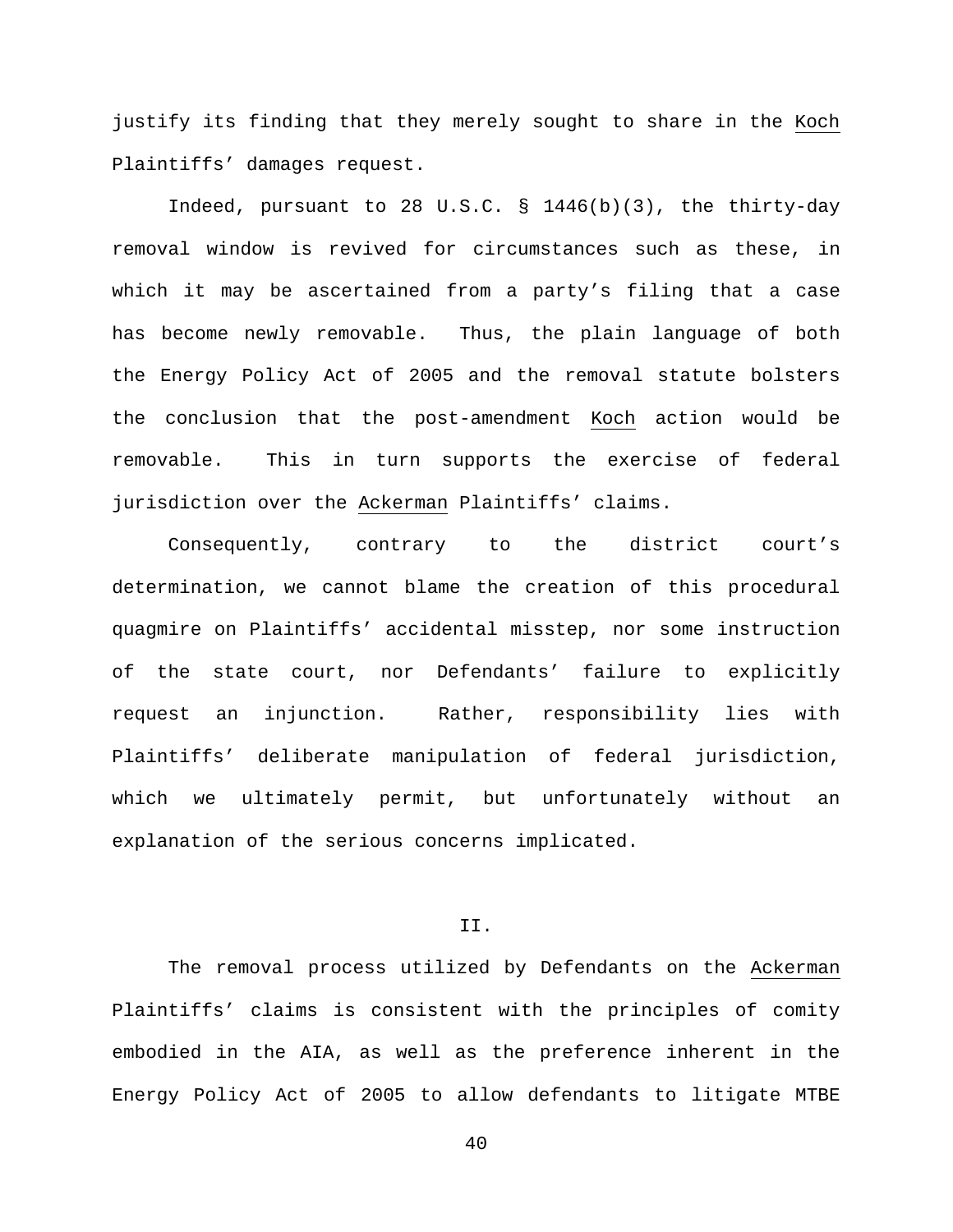claims filed after August 8, 2005 in federal court if they so choose. We have explained that this right of removal resulted from extensive Congressional negotiations, and represents a concerted effort to provide some benefit to MTBE defendants in recognition of Congress's prior role in facilitating the widespread use of MTBE as a gasoline additive.

Unlike the majority, I am unable to conclude that these errors in the district court's analysis played no role in its decision to abstain, or in "the issues raised on appeal." Majority Op. at 28. At the very least, if--as the majority asserts--"this is a case about abstention, not the Anti-Injunction Act," Majority Op. at 29, then abstention ought to be analyzed thoroughly and with due consideration for the presumptions that guide it. After such an analysis, I believe the district court would have exercised its discretion soundly by declining to abstain from exercise of federal jurisdiction.

Nonetheless, as the majority recognizes, the issuance of an anti-suit injunction is highly discretionary. See Chick Kam Choo, 486 U.S. at 151 ("Of course, the fact that an injunction may issue under the Anti-Injunction Act does not mean that it must issue."). I concur in the result here because I do not feel comfortable ordering the district court to grant an injunction, despite its flawed analysis. Cf. Bryan v. BellSouth Commc'ns, Inc., 492 F.3d 231, 242 (4th Cir. 2007) ("Because the